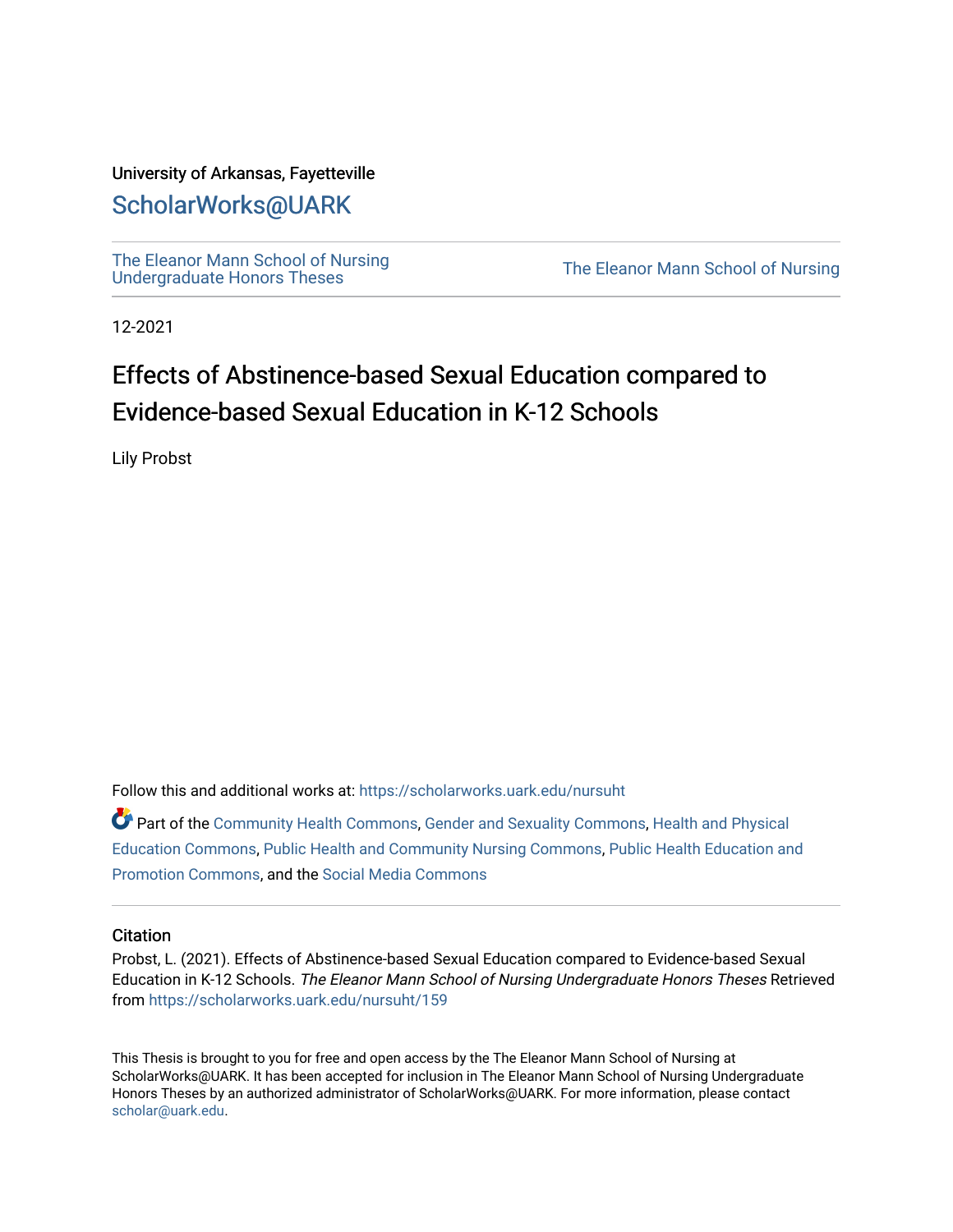**The Effects of Abstinence-based Sexual Education compared with Evidence-based Sexual Education in K-12 Schools: A Literature Review**

Lily Probst

Eleanor Mann School of Nursing

University of Arkansas

Dr. Hope Ballentine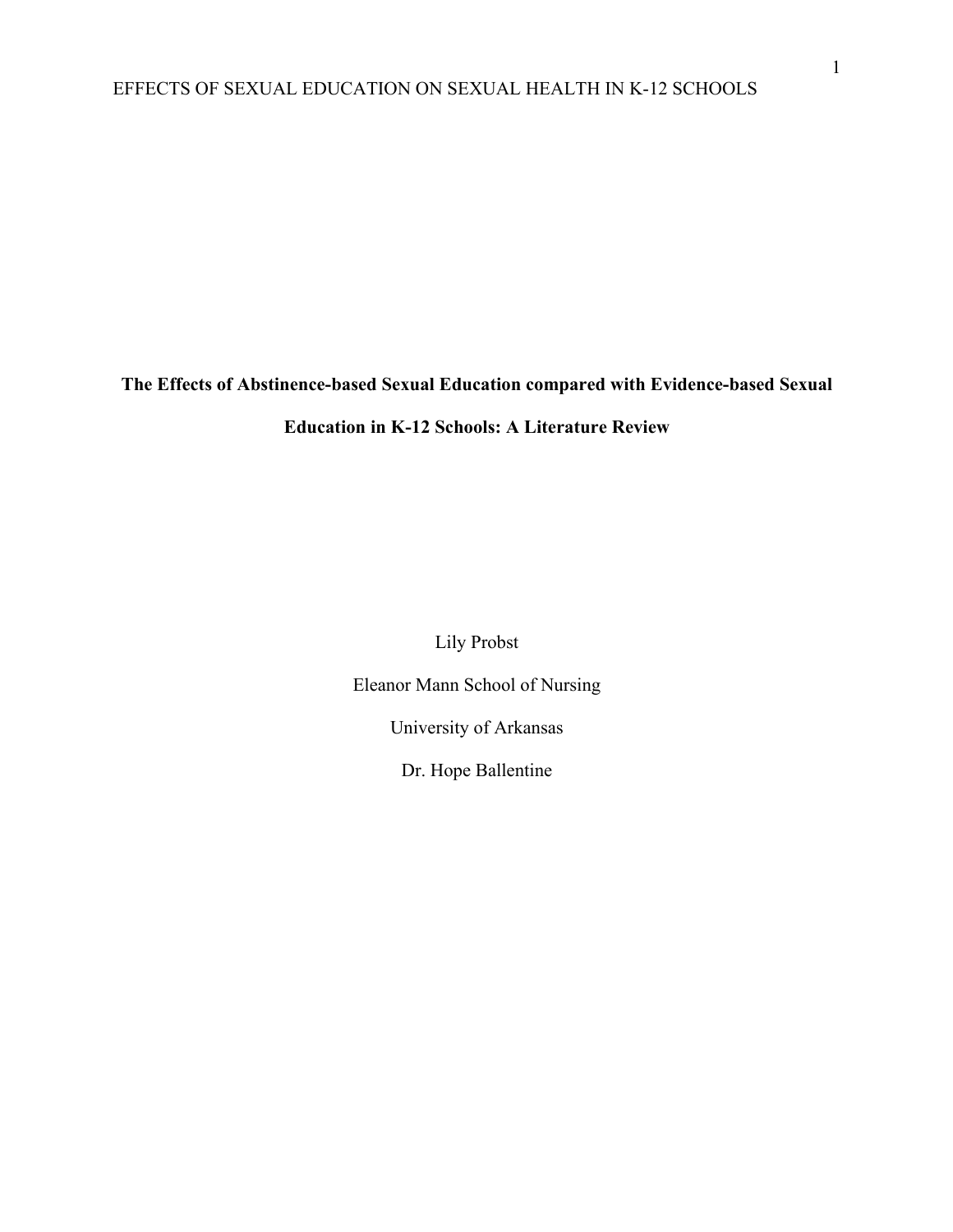#### **Abstract**

*Background:* Historically, sexual education in the United States has been abstinence-based (ABSE), meaning that sexual education is centered around encouraging adolescents to abstain from sexual activity outside of wedlock. On the other hand, evidence-based sexual education (EBSE) includes abstinence in its curriculum but does not emphasize it, instead highlighting contraception and prevention strategies. Additionally, EBSE teaches adolescents about healthy relationships, attitudes towards sexuality, gender roles, and provides resources for sexual and reproductive health services. Supplying adolescents in K-12 schools with access to evidencebased sexual education may not only decrease teen pregnancy rates and incidence of sexually transmitted infections (STIs) but instill confidence in the adolescent of their knowledge of sexual health and personal identity.

*Purpose:* The purpose of this systematic review is to synthesize the literature comparing the effects of abstinence-based sexual education versus evidence-based sexual education on sexual health in K-12 schools in the United States of America.

*Results:* 22 peer-reviewed articles were retrieved through a database search of CINAHL Complete and MEDLINE Complete.

*Conclusions:* The studies reviewed displayed compelling evidence for the implementation of comprehensive sexual education in the United States, and against abstinence-based sexual education. Abstinence-based sexual education does not decrease the risk for teenage pregnancy or delay age of sexual debut, as it intends to. In contrast, it was found that evidence-based sexual education increases the likelihood of contraception use at first sexual encounter and has shown reductions in risky sexual behavior.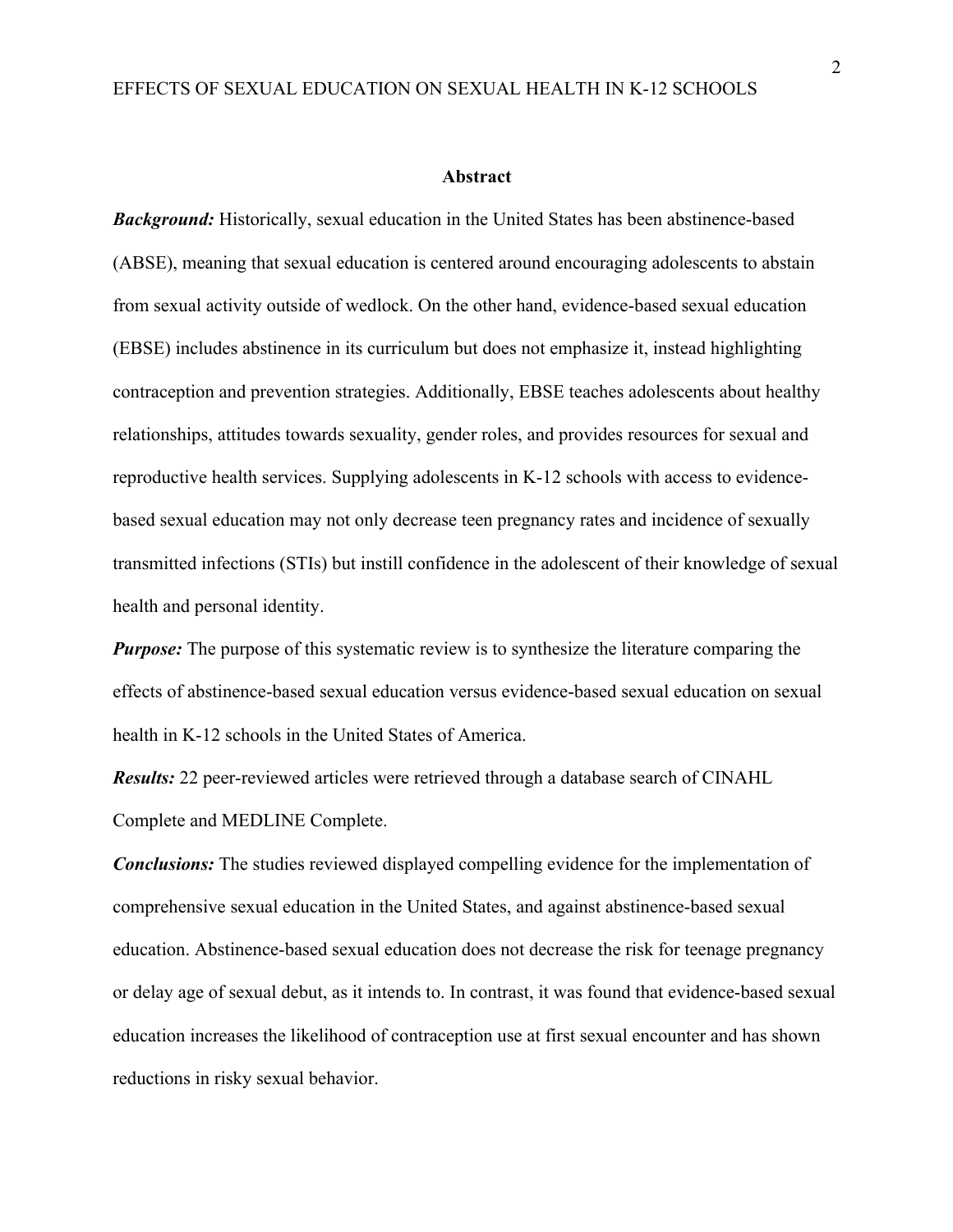#### **Introduction**

According to the Centers for Disease Control and Prevention, the United States of America has a significantly higher teenage pregnancy rate than other developed countries and there are racial/ethnic disparities among teen birth rates (2021). Additionally, nearly half (45.5%) of new STI infections occur in young people aged 15-24 (CDC, 2021). These statistics reveal a potential gap in the sexual education that American adolescents are receiving, which negatively impacts their sexual health. The World Health Organization defines sexual health as "a state of physical, emotional, mental, and social well-being in relation to sexuality; it is not merely the absence of disease, dysfunction or infirmity. [It] requires a positive and respectful approach to sexuality and sexual relationships, as well as the possibility of having pleasurable and safe sexual experiences, free of coercion, discrimination, and violence" (para. 1, 2019).

An evidence-based sexual education is a positive, holistic emphasis on healthy sexual development (Berglas et al., 2014). Leung et al. defines EBSE as an "age-appropriate, culturally relevant approach to teaching about sex and relationships by providing scientifically accurate, realistic, non-judgmental information" (1.1, 2019). EBSE covers the same topics as ABSE, but also includes issues such as relationships, attitudes towards sexuality, sexual roles, gender relations, and the social pressures to be sexually active; and information about sexual and reproductive health services, and training in communication and decision-making skills (Leung et al., 2019). Many evidence-based educators are concerned with health behaviors and health outcomes (Santelli et al., 2017). The clearest difference between EBSE and ABSE is that EBSE focuses on sexual health while ABSE focuses on sexual risk (Kantor & Lindberg, 2020).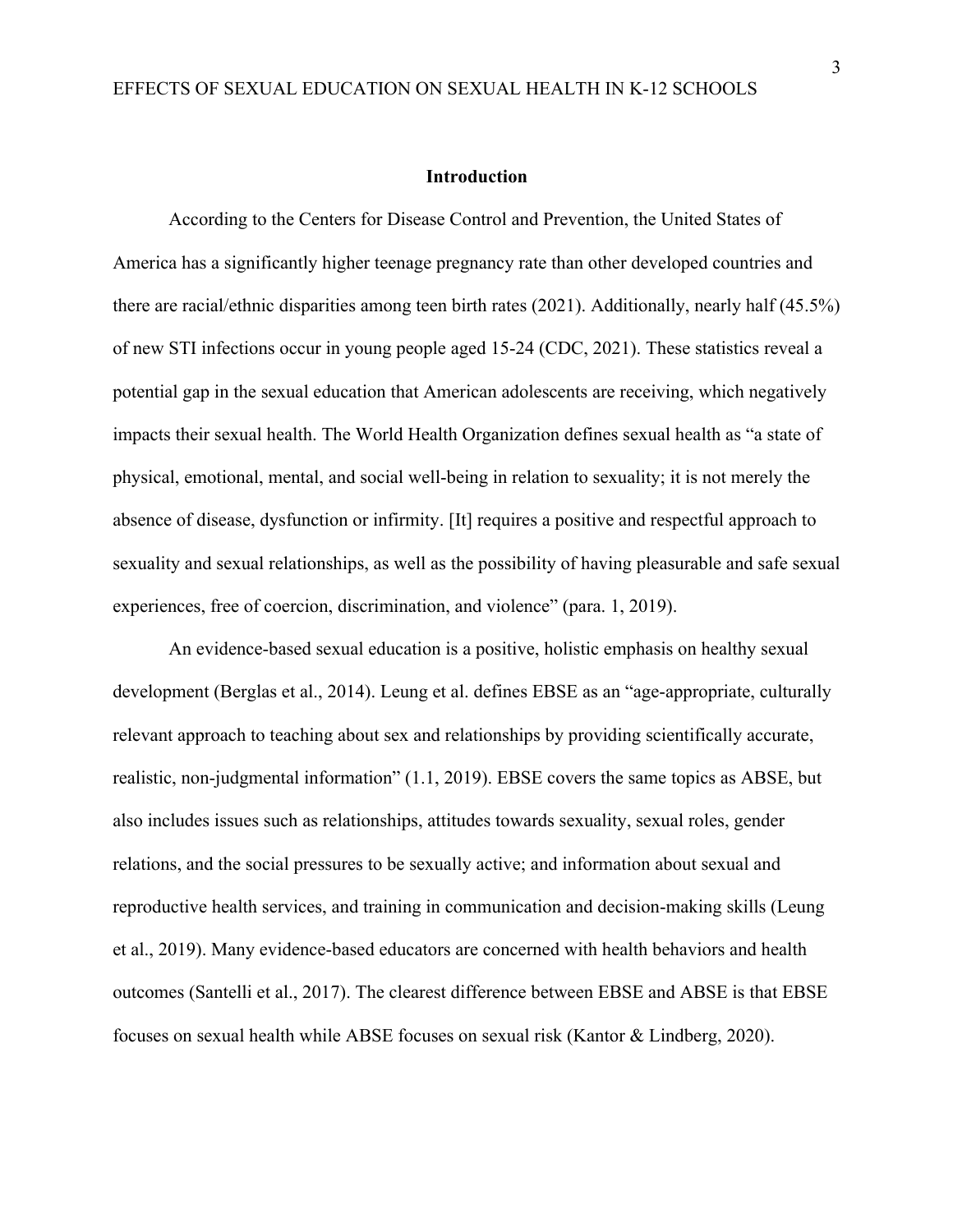Abstinence-based sexual education is required in 42 states and recommended in 3 states (Garg & Volerman, 2021). ABSE teaches abstinence from sexual activities before marriage and believes that this approach is the only way to avoid teenage pregnancy and STIs among adolescents (Hindman & Yan, 2015). Many abstinence-based educators are concerned with issues of character and morality (Santelli et al., 2017). According to Santelli et al. 2017, ABSE teaches that a mutually faithful monogamous relationship in the context of marriage is the expected standard of the human sexual activity. ABSE programs reflect the strong moral and religious beliefs of their authors (Schalet et al., 2014).

The history of sexual education in America is important to know in order to understand current sexual education policies and to develop better sexual education for future generations. In the 1960's, during the "sexual revolution", federal legislature on sexual education became more progressive and in 1966 the United States Department of Education funded 645 agencies to develop comprehensive sexual education programs with birth control emphasized in the curriculum (Rabbitte & Enriquez, 2019). In 1971, President Richard Nixon showed public support for comprehensive sexual education in all schools, even stating that "sex is a healthy part of life" (Rabbitte & Enriquez, 2019). Comprehensive sexual education was promoted until the 1980's when the HIV epidemic caused a turn to abstinence based sexual education (Rabbitte & Enriquez, 2019). The Adolescent Family Life Act was passed in 1981 to promote chastity and self-discipline among sexual education to adolescents (Rabbitte & Enriquez, 2019). In 1996, a welfare reform act enacted Title V of the Social Security Act which provided states that adopted abstinence-based education with grants; \$2 million dollars was spent on abstinence-based education and the amount of grants grew significantly from 1996 to 2006 (Rabbitte & Enriquez, 2019). \$177 million dollars were allocated in the federal budget for abstinence-based programs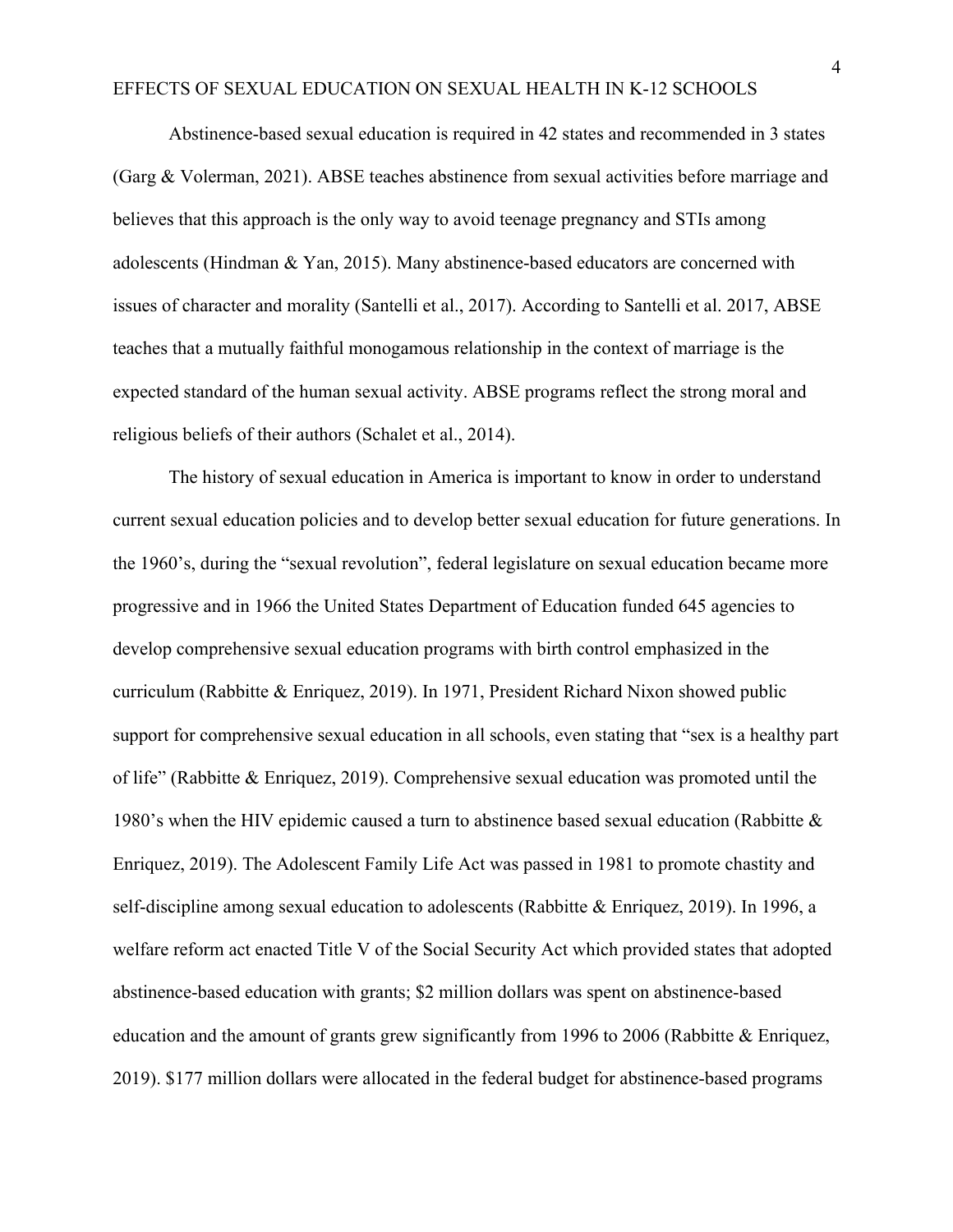in the United States in 2008 (Rabbitte & Enriquez, 2019). In 2010, President Barack Obama cut funding to abstinence-based sexual education programs and increased funding for comprehensive sexual education programs (Rabbitte & Enriquez, 2019). Abstinence-based sexual education was first enacted due to states wanting a financial incentive and the nation's worries of HIV outbreaks since the 1980s. According to Swartzendruber & Zenilman (2010), the incidence of HIV hasn't decreased the 1990s. In fact, in 2020 150,000 adolescents aged 10-19 were newly infected with HIV (UNICEF, 2021). These statistics indicate a need for reform among sexual education.

A Healthy People 2030 goal is to "increase the proportion of adolescents who get formal sex education before 18 years", specifically "sex education focused on delaying sex, using birth control, and preventing sexually transmitted infections (STIs)" (Office of Disease Prevention and Health Promotion [ODPHP], n.d.). According to the National Survey of Family Growth, only 52.7% of adolescents received formal education on delaying sex, birth control methods, and prevention of STIs and HIV/AIDS before they were 18 years old, reported between 2015-2017. Healthy People hopes to raise this percentage to 59.1% by 2030. This goal could be specified further to include the topics of EBSE, which would strengthen the effectiveness of this goal. It is hopeful that sexual education is a priority within healthcare on the governmental level.

## **Methods**

## **Foreground Research Question**

In K-12 schools in the United States, what is the effect of abstinence-based sexual education on sexual health compared with evidence-based sexual education?

## **Information Sources**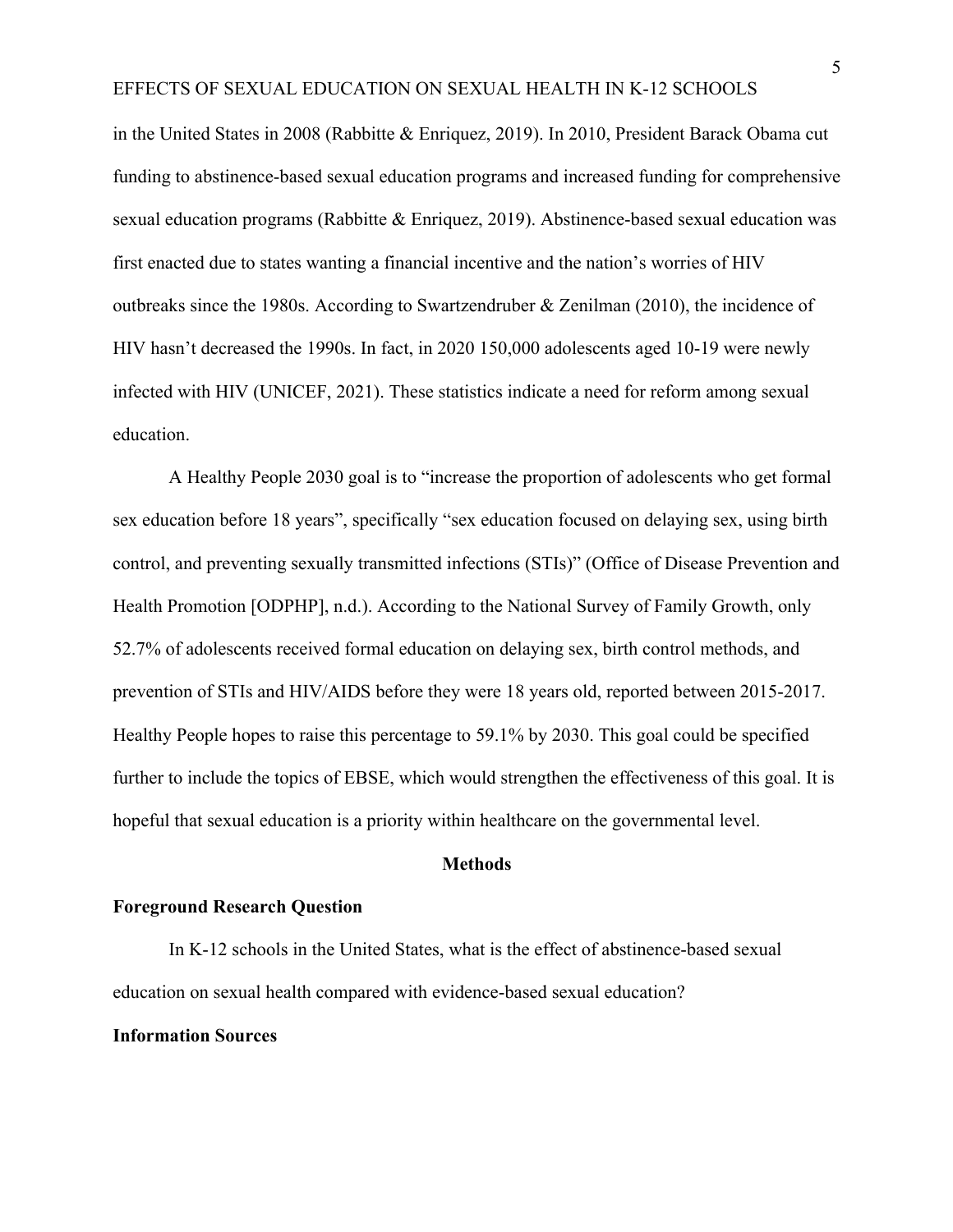Data and supporting information were received through a comprehensive search of research based on the current state of sexual health among American adolescents, the two main forms of sexual education: abstinence-based and evidence-based, and disparities among American sexual education curriculum. Research was completed through the databases CINAHL Complete and MEDLINE Complete, in addition to a manual internet search for statistics from WHO, CDC, and other trusted health sources.

## **Search Strategy**

Within the CINAHL database, subject headings with Boolean operators and no field specification were used to identify preliminary sources. The key words used in all searches were: *sex education,* AND *abstinence.* The inclusion criteria for the databases searched were articles that contained the keywords, had full text PDF available, written in English, based in the United States, and peer reviewed. Articles excluded from the review were any written before 2011, except for three articles due to their significance and relativity to this review.

#### **Inclusion/Exclusion Criteria**

Articles from CINAHL Complete and MEDLINE Complete that met the search strategy were included for initial review. Articles were included if content was related to abstinencebased sexual education, evidence-based sexual education, underserved and misrepresented groups in sexual education, and/or policy regarding sexual education. Articles were excluded if the full text was unavailable, if the study or research was not at least partially based in the United States, if the research was conducted in private schools, or if the research did not focus on comparing or evaluating ABSE or EBSE.

## **Data Extraction**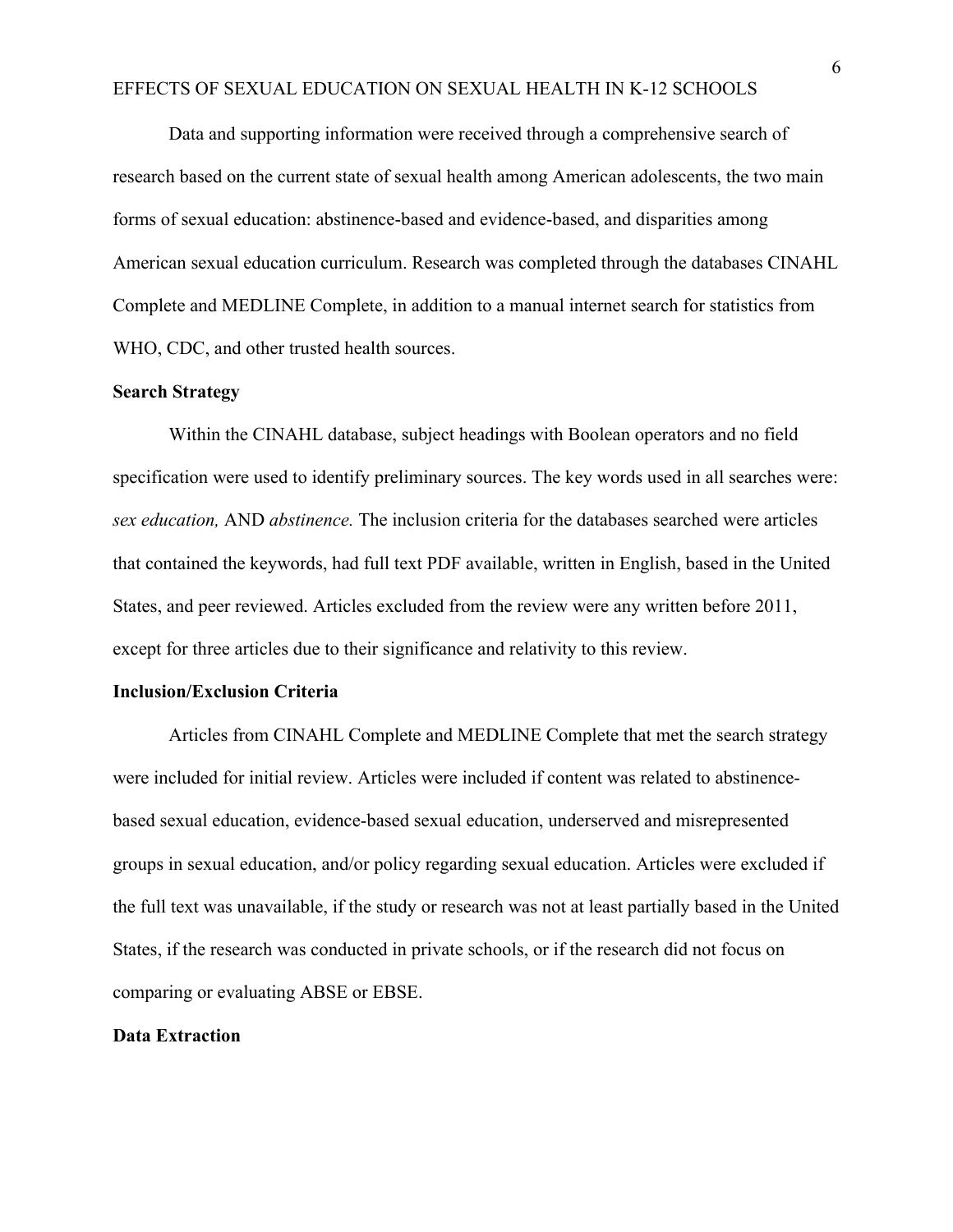Information and data included for systematic review were collected and organized independently by the primary author. The information was organized by author(s), year published, country, type of research, main points of the article, and the level of evidence found within the article. This extracted data is synthesized and depicted by Table 1.

## **Search Results**

Through the outlined search strategy, 1461 articles were found through CINAHL Complete and MEDLINE Complete databases. These sources were refined through multiple exclusion and inclusion criteria, resulting in 194 articles in the initial search. The articles were then reviewed in their full-text version; 54 articles were found to be based on opinion, 37 articles were not based on research in the United States, 63 articles showed explicit bias, and 21 articles included inconclusive research. A total of 22 peer-reviewed articles are included in this systematic review. The selection process of included studies is displayed by a PRISMA flowdiagram in Figure 1.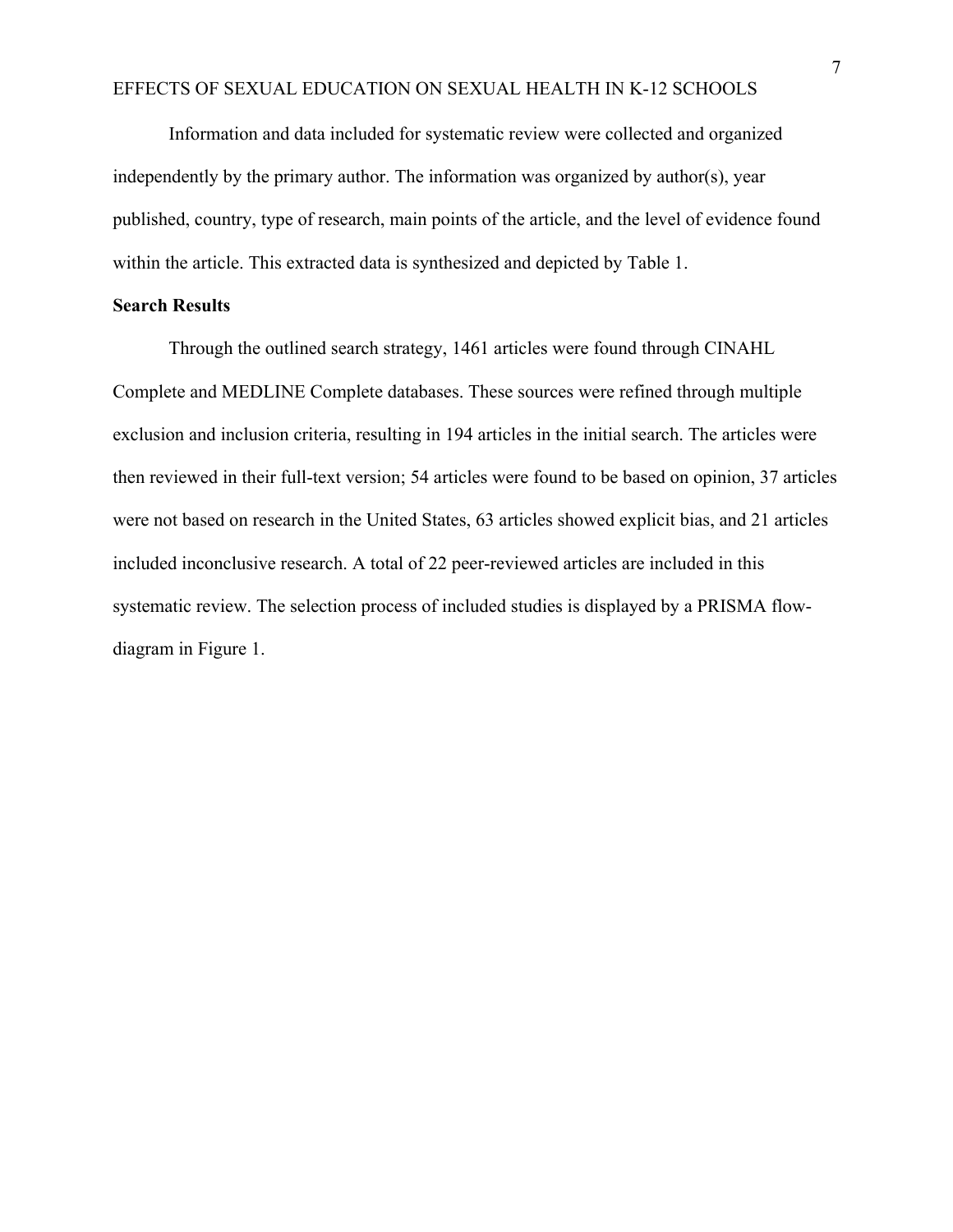Figure 1. Selection Process of Included Studies.

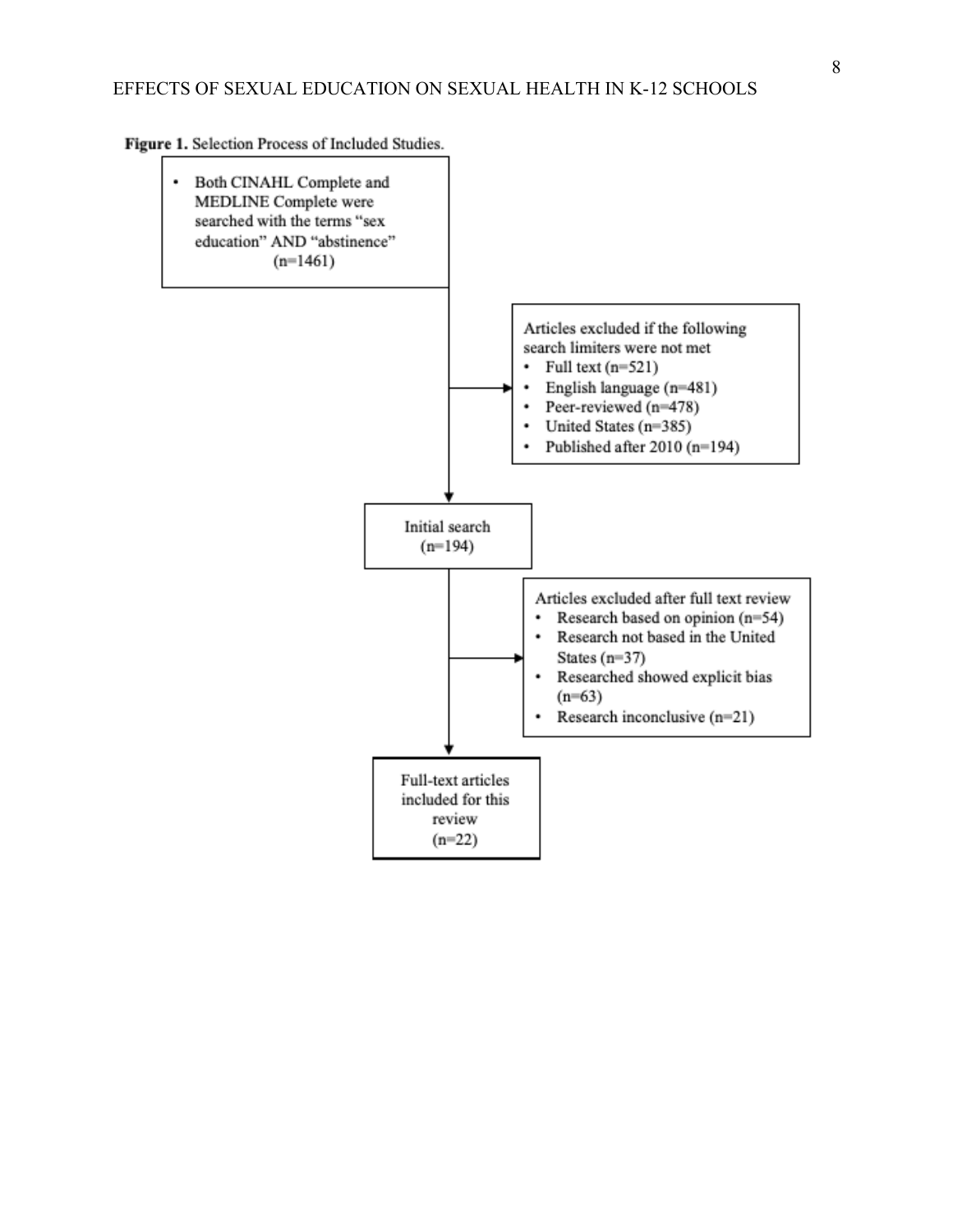#### **Results**

#### **Characteristics of Included Studies**

*Study type.* 22 articles were included in this systematic review, and all 22 articles either addressed sexual health related to abstinence-based sexual education or evidence-based sexual education or provided insight into the many disparities in the American sexual health education curriculum. Of the 22 studies, 11 were qualitative research (Strasberger, 2010; Ballan & Freyer, 2017; Berglas et al., 2014; Garg & Volerman, 2021; Kantor & Levitz, 2017; Kantor & Lindberg, 2020; Leung et al., 2019; Santelli et al., 2017; Schalet et al., 2014; Streur et al., 2019; Swartzendruber & Zenilman, 2010), 6 were cross-sectional surveys (Cheedalla & Burke, 2020; Gesselman et al., 2020; Lauren et al., 2019; Lindberg et al., 2019; Scull et al., 2019; Widman et al., 2018), 2 were correlational research (Rabbitte & Enriquez, 2019; Stanger-Hall & Hall, 2011), 1 was a cluster-randomized trial (Constantine et al., 2015), and 1 was difference-in-differences research (Carr & Packham, 2017).

*Study population.* The total number of participants was unable to be calculated since two studies studied the parents of adolescents (Kantor & Levitz, 2017) and adult researchers and policy directors of adolescent sexual health (Berglas et al., 2014). Total adolescent participants were 662,966 from seven studies (Stanger-Hall, 2011; Cheedalla et al., 2020; Gesselman & Vitzthum, 2020; Lauren et al., 2019; Lindberg et al., 2019; Streur et al., 2019; Widman et al., 2018).

## **Major Findings of Included Studies**

*Evidence for Evidence-based Sexual Education.* Extensive evidence was found displaying that EBSE has a positive impact on preventative behaviors at sexual debut. According to Leung et al. (2019) evidence-based sexual education does not lead to earlier sexual debut or risky sexual behaviors, in fact 2/3 of the EBSE programs evaluated showed reductions in risky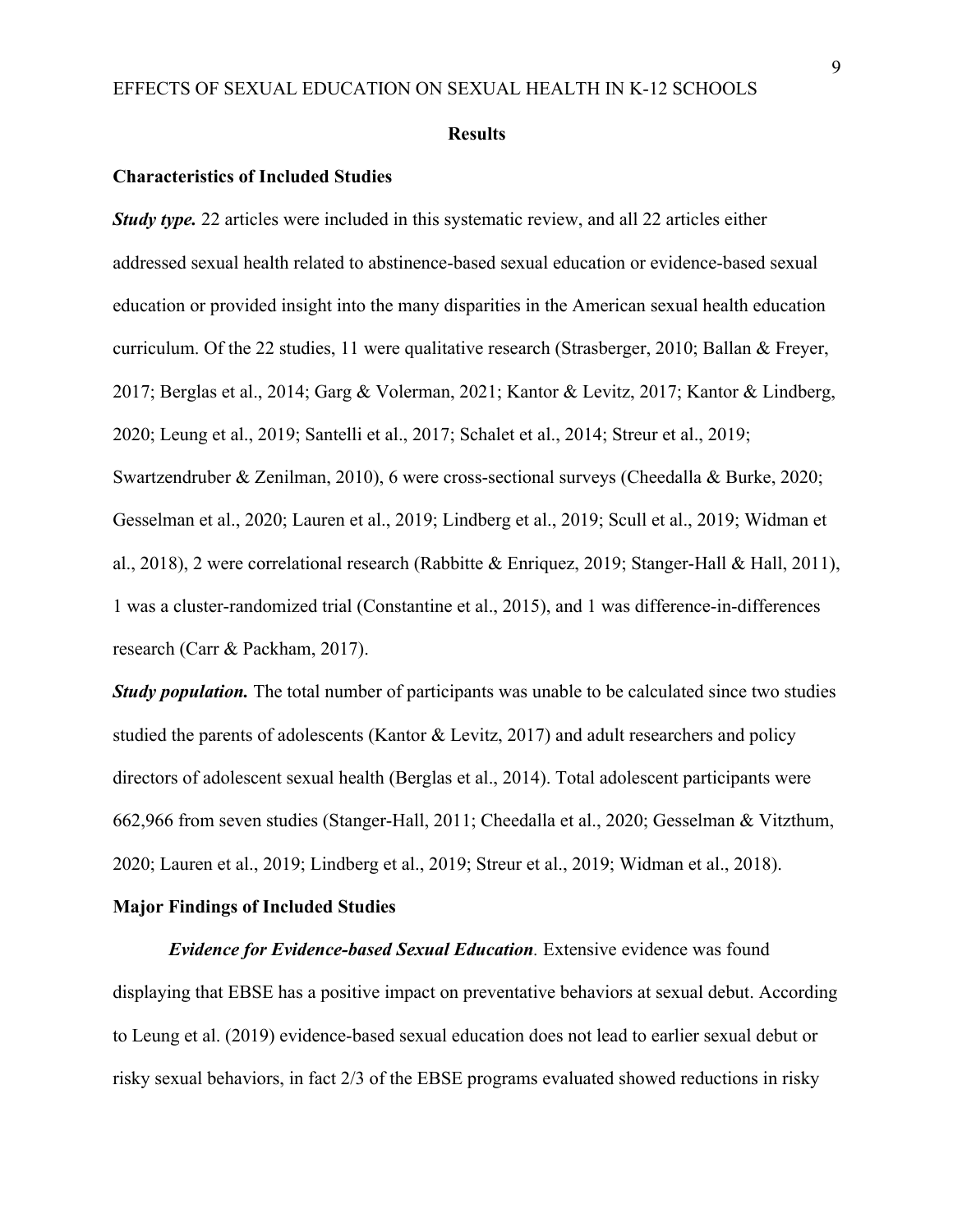sexual behaviors. EBSE increases the likelihood of contraceptive use at first sexual intercourse compared to those who do not receive EBSE (Cheedalla et al., 2020). Schalet et al. (2014) found that EBSE helps some young people delay initiation of sexual intercourse. There is support for EBSE from public opinion and health professionals, such as the American Academy of Pediatrics, American Psychology Association, American Public Health Association, American Medical Association (Hindman & Yan, 2015), the United Nations Educational Scientific and Cultural Organization (UNESCO) and World Health Organization (WHO) (Rabbitte & Enriquez, 2019). These organizations view EBSE as a human right and support EBSE that is free of stigma, emphasizes contraception in the prevention of STIs and teenage pregnancies, and is reviewed regularly for inaccuracies (Rabbitte & Enriquez, 2019). Despite support for EBSE from major American health organizations, the United States has a history of viewing sexuality in adolescents as "taboo". We as a country can look to other developed countries such as the Netherlands and Denmark for guidance in shifting America's view on adolescent sexuality. The Netherlands and Denmark have seen better overall sexual and reproductive health outcomes after fostering national dialogue and policies to support youth in their sexual development (Schalet et al., 2014). Healthy sexuality is crucial to the positive, holistic development of adolescents and should not be ignored (Leung et al., 2019).

*Evidence against Abstinence-based Sexual Education.* Stanger-Hall (2011) identified Arizona, Arkansas, Florida, Georgia, Indiana, Kentucky, Louisiana, Michigan, Minnesota, Mississippi, Missouri, Montana, North Dakota, Ohio, Oklahoma, Tennessee, Texas, Utah, and Wisconsin as states that require abstinence-only sexual education to be taught in public schools. Though this source is from 2011, the states listed above still are required to teach abstinenceonly sexual education in 2021. Emphasis on abstinence education is positively correlated with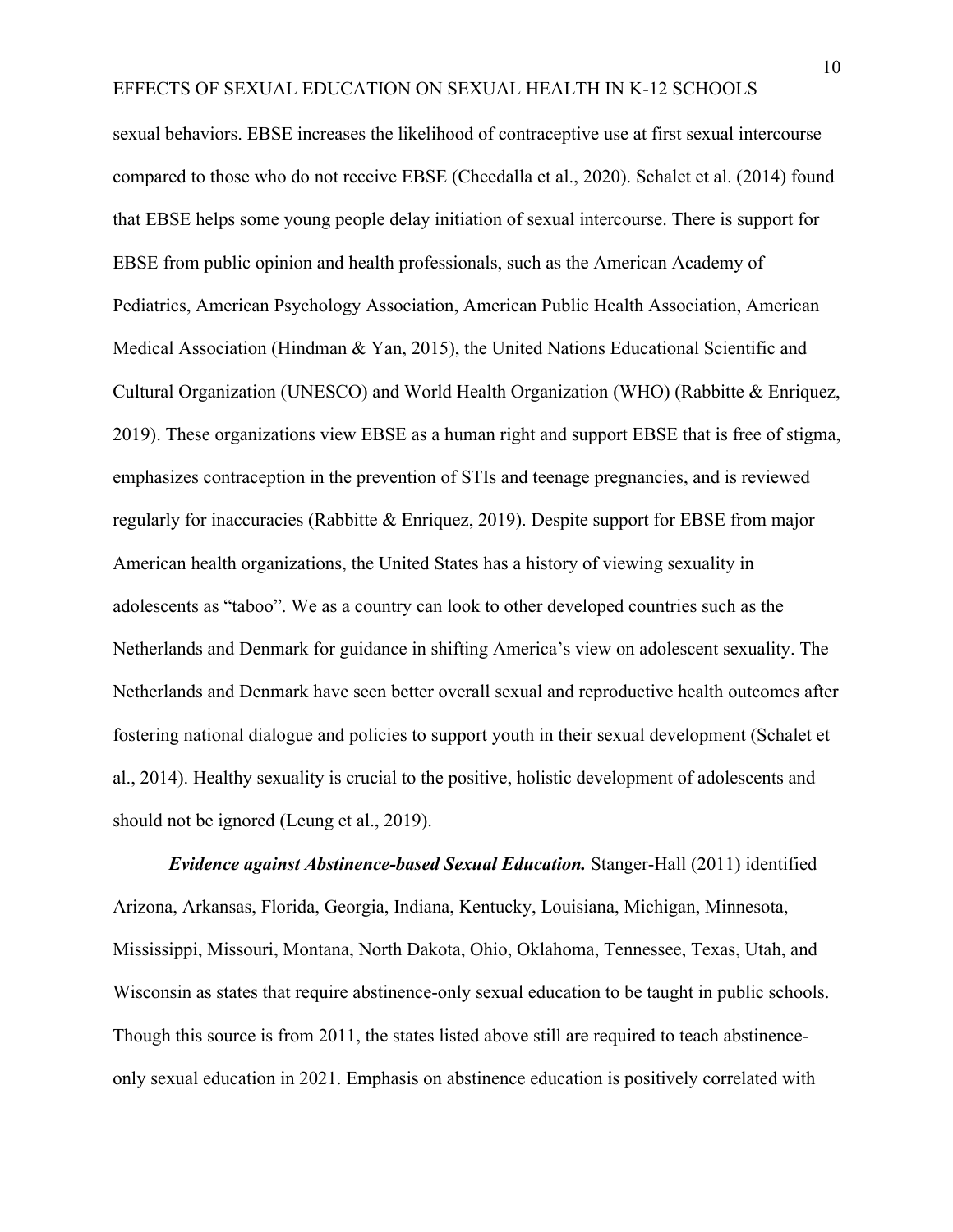teen pregnancy (Stanger-Hall, 2011). Additionally, states that require abstinence-only sexual education are associated with higher rates of STIs than states that do not require abstinence-only education. Of the 10 states with the highest gonorrhea rates among teenagers, 9 of them require abstinence-only education (Rabbitte & Enriquez, 2019). It is a belief among abstinence-only educators that informing adolescents of pregnancy prevention and contraception resources will encourage them to participate in sexual activities. Not providing adolescents with this health information to induce them to be abstinent is inherently coercive and does not reduce sexual activity among adolescents (Santelli et al., 2017). Additionally, if healthcare providers withhold information regarding contraception to induce adolescents to practice abstinence, it can be seen as a violation of beneficence, which is to do good and avoid harm (Santelli et al., 2017). According to Cheedalla & Burke (2020), programs that teach abstinence do not delay sexual debut or decrease teen pregnancy risk. In a 2017 Cochrane meta-analysis of 13 abstinence-only education programs, there was no impact on sexual initiation, frequency of sexual activities, number of sexual partners, condom use, or unprotected vaginal sex (Santelli et al., 2017). In comparison, a 2012 meta-analysis by the Center of Disease Control (CDC) of 66 comprehensive risk reduction programs showed positive effects on frequency of sexual activities, number of sexual partners, frequency of unprotected sex, use of protection (condoms or hormonal contraception), teen pregnancy, and STIs (Schalet et al., 2014). In this same study, the CDC found insufficient scientific evidence for change in adolescent behaviors or outcomes in abstinence-based programs (Schalet et. Al 2014). Based on these studies, abstinence-based sexual education is not effective in preventing teen pregnancy, STIs, or other risky sexual behaviors. Abstinence-based sexual education is not as strong as an evidence-based sexual curriculum because abstinence-based sexual education is based on years of political disputes that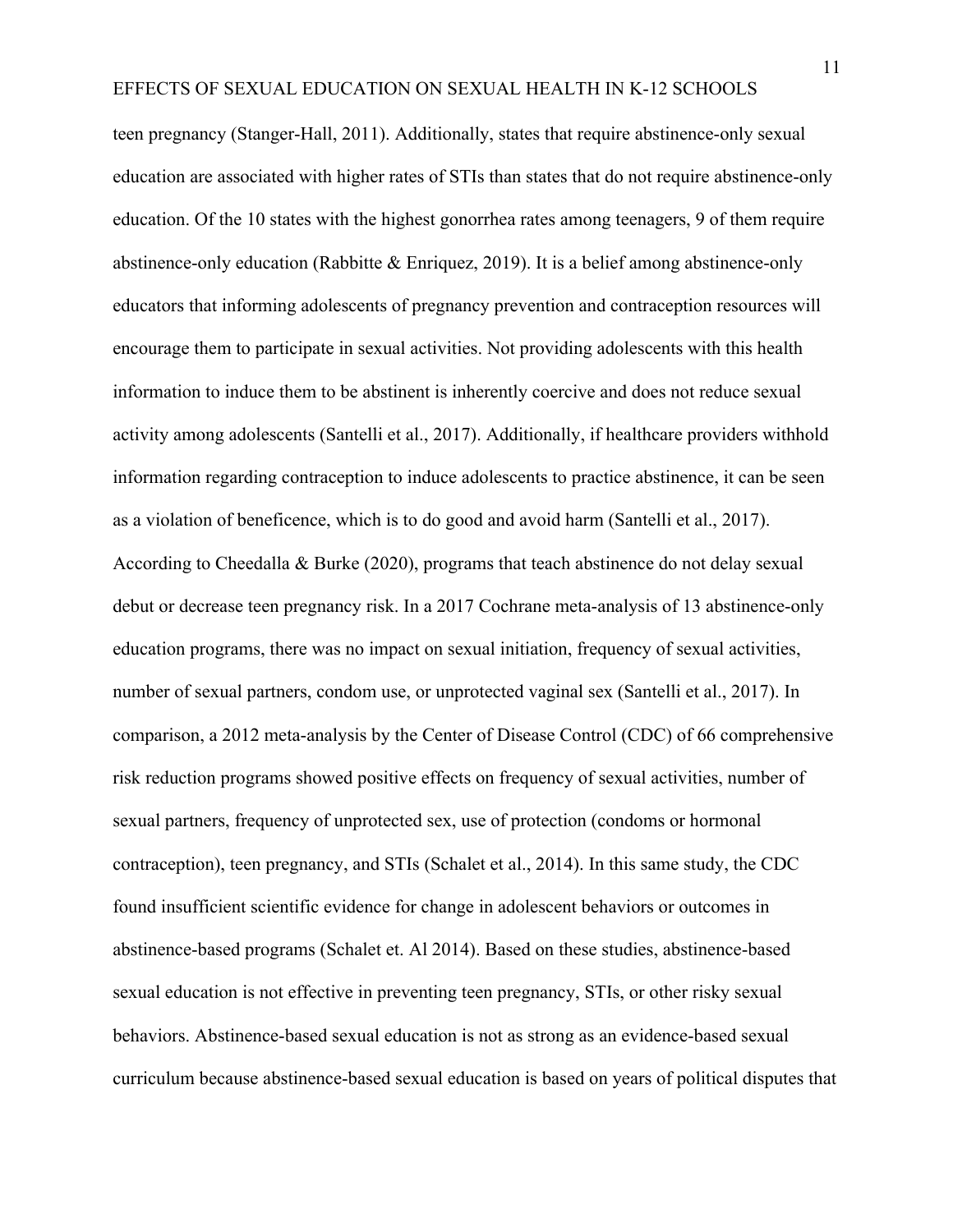have led to the imposition of policies based on ideology rather than science (Hindman & Yan, 2015).

*Evidence for Abstinence-based Sexual Education.* In the articles reviewed, there was not substantial evidence supporting abstinence-based education. This paragraph contains the few points I found to explain why abstinence-based sexual education is supported in some circles. Some American parents feel that it is their job and responsibility to protect their children from sex by making decisions for them and withholding information about sex (Berglas  $\&$  Freyer, 2017), so ABSE aids parents in keeping their children "in the dark" regarding sexual knowledge. Abstinence is the only 100% effective way to prevent pregnancy and STIs, but over 40% of American students are not practicing abstinence (Rabbitte & Enriquez, 2019).

*Media's Role in Sexual Exposure and Education.* Due to most American schools teaching ABSE, adolescents turn to the Internet to "fill in the gaps" of their sexual education and to find positive or neutral sexual information (Gesselman & Vitzthum, 2020). Even if adolescents are not actively seeking sexual information from media, 75% of prime-time programs contain sexual content, so youth are exposed to possibly inaccurate or unrealistic sexual information (Strasberger, 2010). Additionally, sexually active teenagers are overrepresented in media, skewing the perception of adolescent sexuality and placing pressure on adolescents to initiate sexual activities early (Scull et al., 2019). Strasberger (2010) found that early exposure to sexual content doubled the risk of teen pregnancy.

*Underserved and Misrepresented Groups in Sexual Education: Adolescents with Intellectual and Developmental Disabilities*. There are many discrepancies related to the sexual education that adolescents with disabilities receive, or rather, do not receive. Young women with intellectual disabilities (ID) or developmental disabilities (DD) are less likely to receive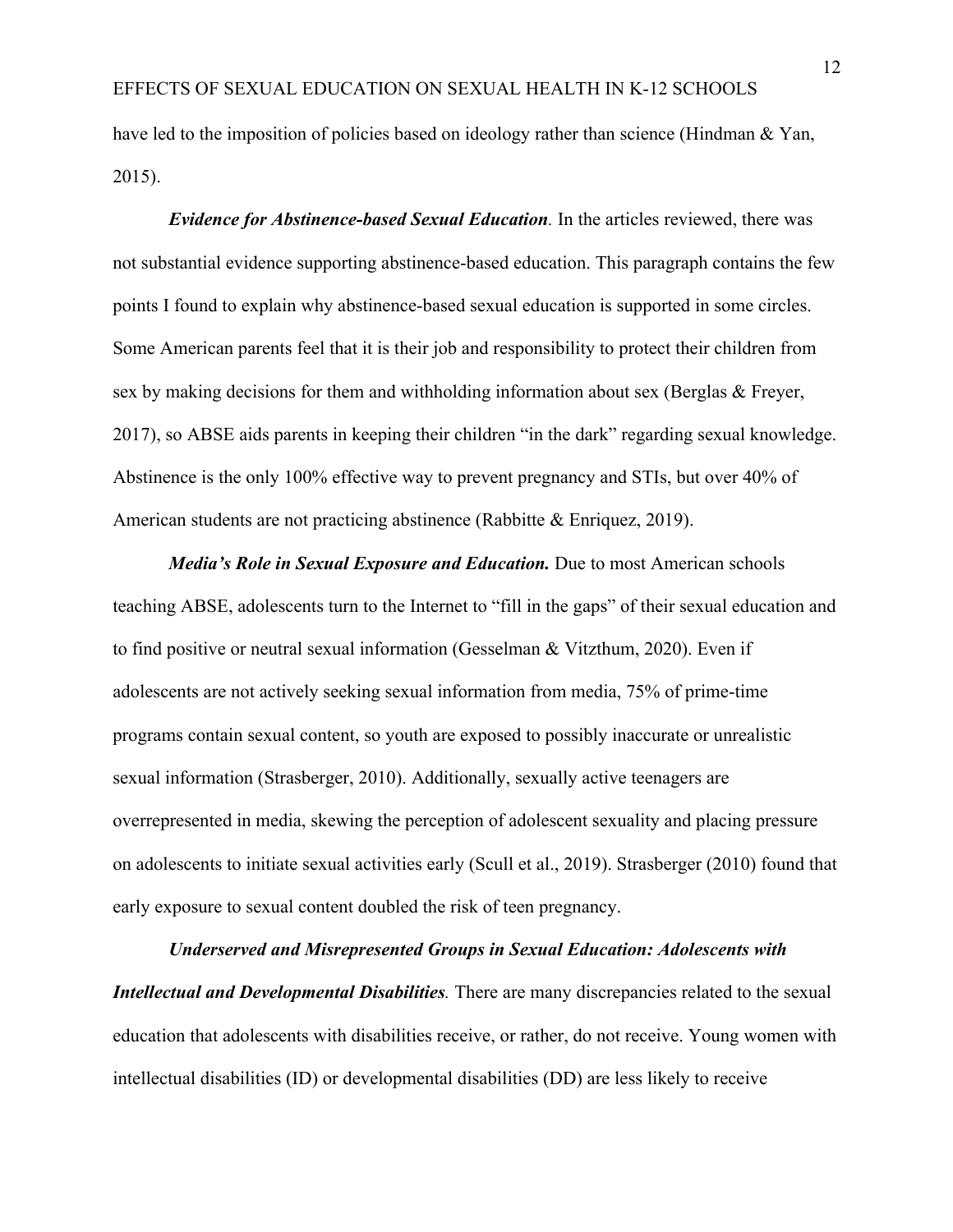HIV/AIDS education, sexual health education, and preventative sexual services (Ballan & Freyer, 2017). This lack of sexual education is due to caregivers and health providers viewing adolescents with ID/DD as asexual or incapable of experiencing sexual desire (Streur et al., 2019). Since adolescents with ID or DD do not receive a beneficial sexual education, sexually active adolescents with ID/DD have a greater risk of receiving STIs and 40% of adolescent females with an ID/DD have experienced a pregnancy compared to 18% of adolescents of average mental ability (Ballan & Freyer, 2017). Due to a lack of evidence-based sexual education that includes information on consent and forms of abuse, females with ID/DD can be at a greater risk of relational or sexual abuse than those without disabilities (Ballan & Freyer, 2017). To set adolescents with ID/DD up for success in their sexual health and development, they should receive a trauma-informed sexual health education that includes lessons on accurate vocabulary to identify physical aspects of one's body, anger and fear, assertiveness training, friendship, intimacy, side effects of medications (such as hormonal contraception), and social and protective skills (Ballan & Freyer, 2017). Researchers recommended teaching adolescents with ID/DD about consent and boundaries so that if they were to experience abuse, they would have the tools necessary to protect themselves and self-report the abuse. Many women with ID/DD develop sexually earlier than women without ID/DD, which makes sexual health education even more necessary to their holistic development.

## *Underserved and Misrepresented Groups in Sexual Education: Racial and Ethnic*

*Minorities.* In America, the highest amount of new HIV cases annually is among African Americans (57%) and Hispanics/Latinos (20%) (Schalet et al., 2014). Specifically, the incidence rate of new HIV for African American females is 38.1/100,000 which is 20 times the HIV rate among White females, 1.9/100,000 (Schalet et al., 2014). These statistics highlight the effects of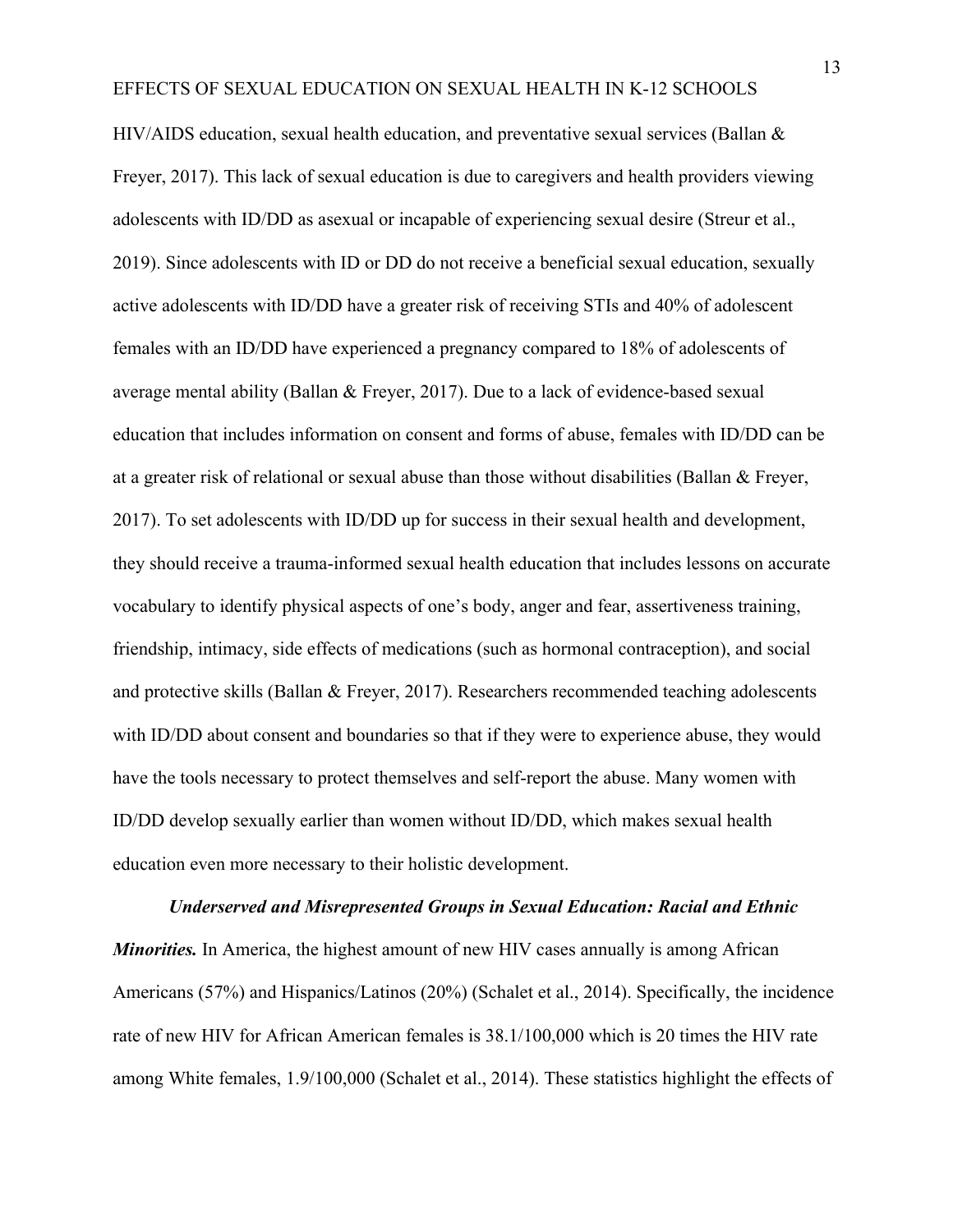racial and ethnic disparities in the American sexual health education curriculum. In a 2017 study, the STI rate among Native American women was 47.7% higher than the general population and had the second highest rate of Gonorrhea among all races/ethnicities (Lauren et al., 2019). Protecting Our Future Generation is the  $1<sup>st</sup>$  program focused on teaching self-care skills to Native American women who endure significant sexual health disparities (Lauren et al., 2019). Programs such as Protecting Our Future Generation could be monumental in providing additional sexual tools necessary to underrepresented races and ethnicities.

## *Underserved and Misrepresented Groups in Sexual Education: Lesbian, Gay,*

*Bisexual, Transgender, Questioning Adolescents.* Current LGBTQ+ and non-genderconforming adolescents "come out" earlier than prior generations (Schalet et al., 2014) which indicates a need for inclusion of LGTBQ+ adolescents in sexual education. Six southern states prohibit sex educators from discussing LGBTQ+ identities and relationships and 13 states require schools to use heteronormative language (Garg & Volerman, 2021). The use of heteronormative language in abstinence-based sexual education stigmatizes LGBTQ+ youth as those who engage in "deviant" and "unnatural" behavior (Santelli et al., 2017). Mississippi is the only state that requires schools to separate students by gender when learning about sexual health, which excludes non-binary and transgender students (Garg & Volerman, 2021). Without a sexual education that includes topics of gender identity, LGBTQ+ relationships, and decreasing stigma, LGBTQ+ miss out on the opportunity to form useful sexual health skills that their heterosexual peers develop (Garg & Volerman, 2021). The effects of LGBTQ+ adolescents receiving a heteronormative sexual health education are troublesome. Compared to heterosexual adolescents, LGBTQ+ youth are four times more likely to be forced to engage in sexual intercourse, three times more likely to experience sexual violence, and half as likely to use a condom during sexual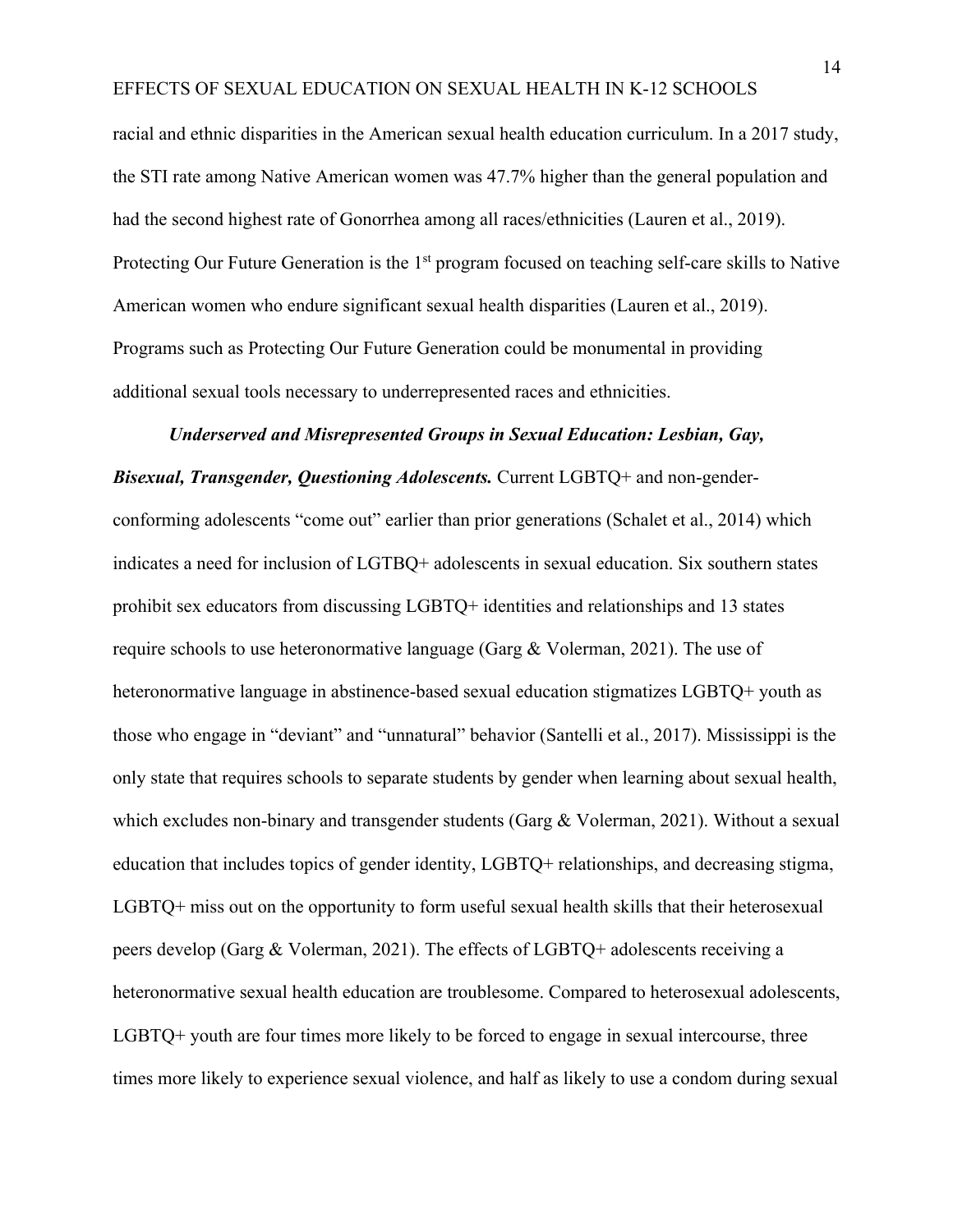intercourse (Garg & Volerman, 2021). According to Schalet et al. (2014), LGBTQ+ students that attend schools that teach abstinence-based sexual education are more likely to be victims of harassment in the form of anti-LGBTQ+ remarks. Due to the stigmatizing sexual education that LGBTQ+ adolescents receive in most schools, 78% of gay and lesbian youth and 65% of bisexual youth turn to the Internet for sexual health information (Gesselman & Vitzthum, 2020).

## *Underserved and Misrepresented Groups in Sexual Education: Female Stereotypes*

*and Inequities.* Abstinence-based sexual education includes gender stereotypes of male aggressiveness and female passivity in its curriculum, which leads to negative sexual outcomes such as reduced likelihood of condom and contraceptive use (Santelli et al., 2017). There is a sexual double standard that encourages and celebrates heterosexual sexual experience in adolescent boys but stigmatizes adolescent girls for engaging in sexual activities (Schalet et al., 2014). This double standard perpetuates a stereotype that the wishes and desires of men are more important than those of females which reduces the negotiating power of women within sexual encounters and romantic relationships (Schalet et al., 2014). The Center of Disease Control (CDC) reports approximately 1.5 million cases of dating violence among high school students annually, and the highest rates of violence and sexual coercion are associated with LGBTQ+ youth and female adolescents (Schalet et al., 2014). Furthermore, ABSE assumes that abstinence is a conscious choice that each adolescent makes, which discounts youth that have experienced forced first sexual intercourse in the form of intimate partner violence, sexual abuse, rape, and/or molestation (Santelli et al., 2017). ABSE dismissing youth who did not have the choice to remain abstinent leads to feeling of unworthiness and shame, which can cause future sexual dysfunction and guilt about sex (Santelli et al., 2017).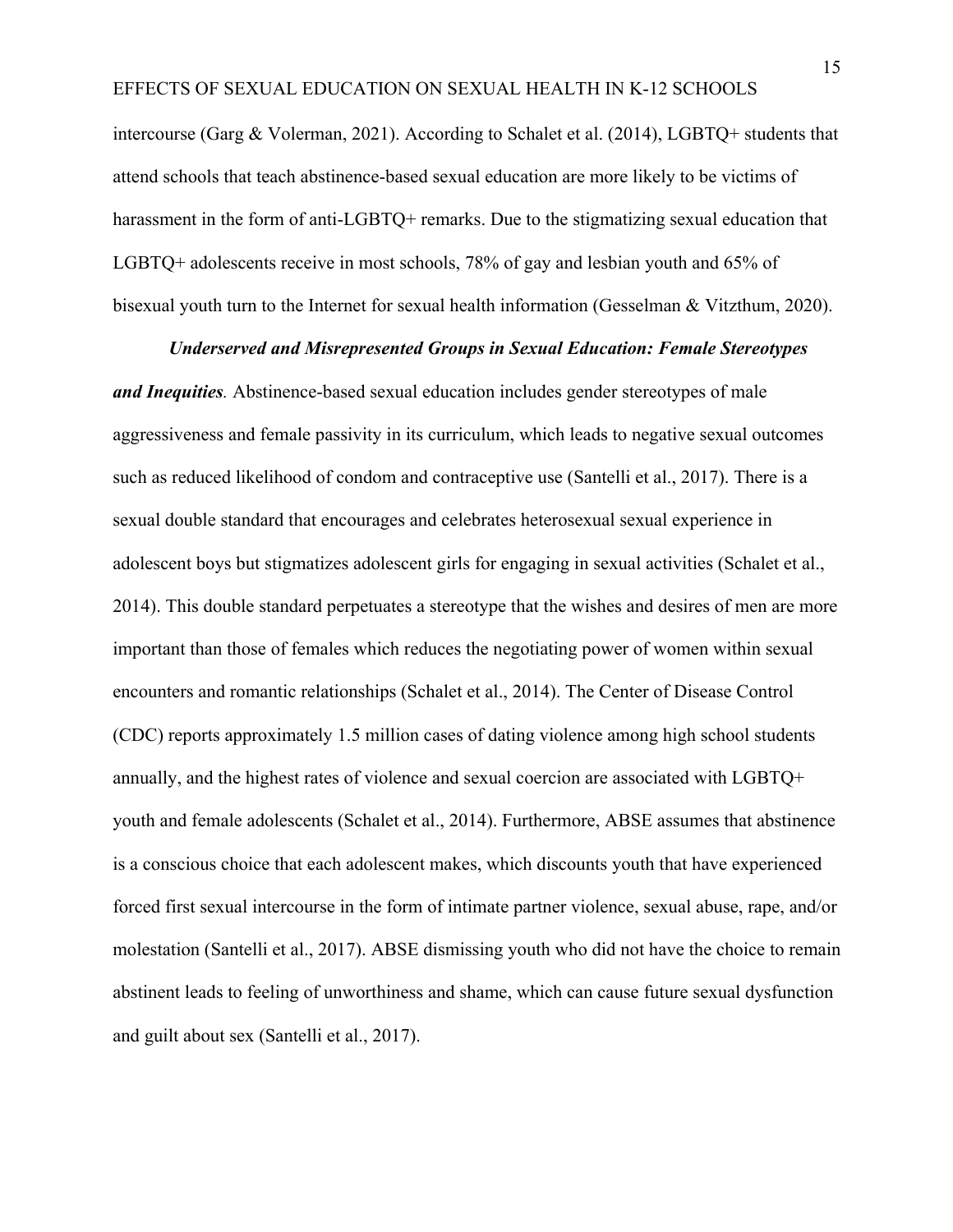## *Underserved and Misrepresented Groups in Sexual Education: Male Stereotypes and*

*Inequities*. The sexual double standard is a double edge sword, which implicates that adolescent boys should always desire sexual activities and never say "no" to sexual opportunities, even if it involves risky behavior (Schalet et al., 2014). Lindberg et al. (2019) found that parents are less likely to discuss sexual health topics with their sons than their daughters. The traditional masculine stereotypes that ABSE supports include expecting adolescent boys to be tough, have status in society, not behave in "feminine" ways, and to have regular heterosexual intercourse. These expectations of male youth put them at risk for an increased number of sexual partners, engagement in more unprotected vaginal sexual intercourse, and less self-efficacy and consistency in condom use (Schalet et al., 2014). Moreover, these masculine gender norms are associated with violence in romantic relationships such as perpetrated violence or sexual coercion (Schalet et al., 2014). The gender norm of boys being tough stigmatizes their emotional needs and vulnerabilities and prevents them from development of truly intimate friendships and romantic relationships (Schalet et al., 2014).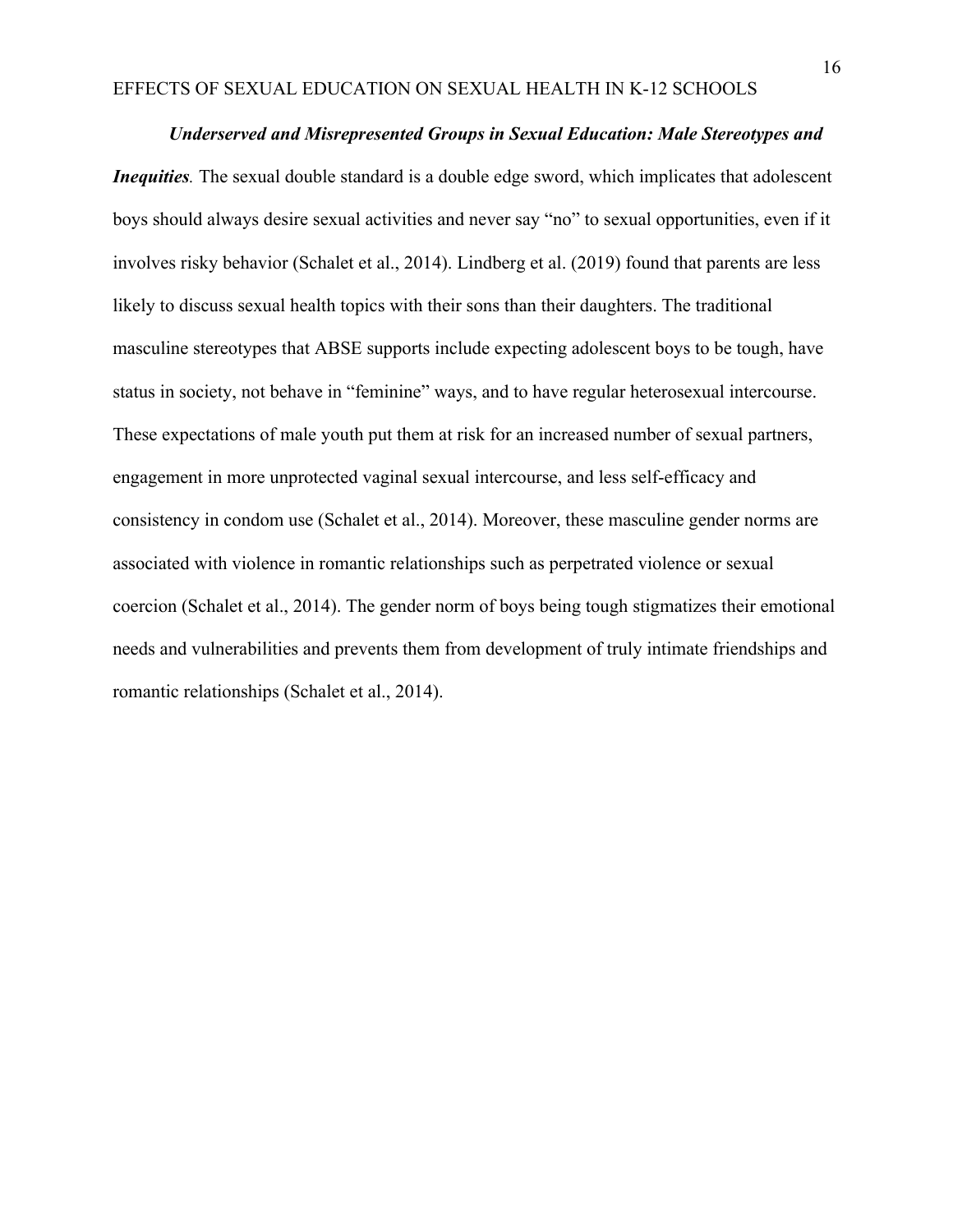| Table 1                                                                                                   |                   |                                                 |                                           |                                                                                                                                                                                                                                                                          |                      |  |  |  |
|-----------------------------------------------------------------------------------------------------------|-------------------|-------------------------------------------------|-------------------------------------------|--------------------------------------------------------------------------------------------------------------------------------------------------------------------------------------------------------------------------------------------------------------------------|----------------------|--|--|--|
| Author(s)                                                                                                 | Year<br>Published | Country                                         | Type of<br>Research                       | <b>Main Points</b>                                                                                                                                                                                                                                                       | Level of<br>Evidence |  |  |  |
| Victor C. Strasberger                                                                                     | 2010              | <b>United States</b>                            | Qualitative<br>research                   | Since most sex education is<br>abstinence only, children learn<br>a lot about sex from the media<br>(music, internet, social media).                                                                                                                                     | Level 6              |  |  |  |
| Ballan, M. S., & Freyer, M. B.                                                                            | 2017              | <b>United States</b>                            | Oualitative<br>research                   | Women with ID/DD in the<br>foster care system require a<br>trauma-informed sexual<br>education due to increased rates<br>of abuse in foster children.                                                                                                                    | Level 6              |  |  |  |
| Berglas, N. F., Constantine, N.<br>A., & Ozer, E. J.                                                      | 2014              | <b>United States</b><br>and<br>International    | Qualitative<br>research-<br>interviews    | Rights-based approach to sex<br>education.                                                                                                                                                                                                                               | Level 4              |  |  |  |
| Carr, J. B., & Packham, A.                                                                                | 2017              | <b>United States</b>                            | Difference-<br>in-differences<br>research | Abstinence-based education<br>effects on STDs, abortions, and<br>unintended pregnancies.                                                                                                                                                                                 | Level 5              |  |  |  |
| Cheedalla, A., Moreau, C., &<br>Burke, A. E.                                                              | 2020              | <b>United States</b>                            | Cross-<br>sectional<br>survey             | Comprehensive sex education<br>associated with increased odds<br>of contraceptive use at first<br>intercourse.                                                                                                                                                           | Level 3b             |  |  |  |
| Constantine, N. A., Jerman, P.,<br>Berglas, N. F., Angulo-Olaiz,<br>F., Chou, C.-P., & Rohrbach,<br>L. A. | 2015              | <b>United States</b>                            | Cluster-<br>randomized<br>trial           | Rights-based curriculum<br>produced greater knowledge of<br>sexual health, positive attitudes<br>about sexual relationship rights,<br>greater communication about<br>sex and relationships with<br>parents, and greater self-<br>efficacy to manage risky<br>situations. | Level 3a             |  |  |  |
| Garg, N., & Volerman, A.                                                                                  | 2021              | <b>United States</b>                            | Qualitative<br>research                   | Which states require different<br>policies regarding EBI or AB<br>sex education, including<br>LGBTQ policies.                                                                                                                                                            | Level 6              |  |  |  |
| Gesselman, A. N., Druet, A.,<br>& Vitzthum, V. J.                                                         | 2020              | Africa,<br>America, Asia,<br>Europe,<br>Oceania | Cross-<br>sectional<br>survey             | How women all around the<br>world use technology for sexual<br>purposes- dating apps, sexual<br>health, etc.                                                                                                                                                             | Level 2b             |  |  |  |
| Hindman, D. B., & Yan, C.                                                                                 | 2015              | <b>United States</b>                            | Correlational<br>research                 | Comparing the knowledge gap<br>and the belief gap related to<br>abstinence education.                                                                                                                                                                                    | Level 5              |  |  |  |
| Kantor, L., & Levitz, N.                                                                                  | 2017              | <b>United States</b>                            | Qualitative<br>research                   | Importance of sexual education<br>to Republican vs Democratic                                                                                                                                                                                                            | Level 5              |  |  |  |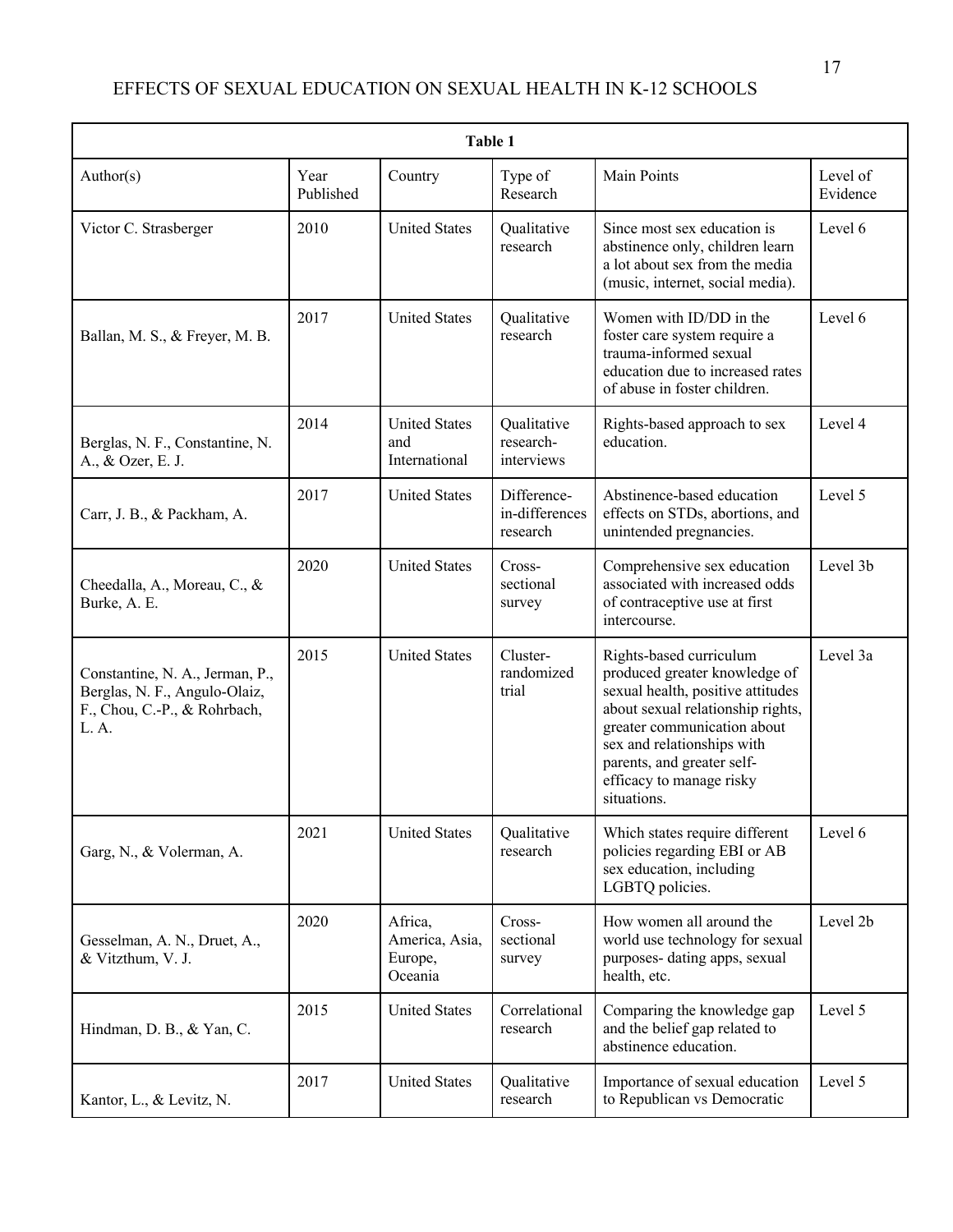|                                                                                                                                                                                                                   |      |                                                                                        |                               | parents.                                                                                                                                                                                                           |          |
|-------------------------------------------------------------------------------------------------------------------------------------------------------------------------------------------------------------------|------|----------------------------------------------------------------------------------------|-------------------------------|--------------------------------------------------------------------------------------------------------------------------------------------------------------------------------------------------------------------|----------|
| Kantor, L. M., & Lindberg, L.                                                                                                                                                                                     | 2020 | <b>United States</b>                                                                   | Qualitative<br>research       | The importance of including<br>pleasure in sex education.                                                                                                                                                          | Level 6  |
| Lauren, T., Catherine, S.,<br>Rachel, C., Hima, P., Angelita,<br>L., Shauntel, L., Laura, M.,<br>Anna, S., Anne, R., Mariddie,<br>C., & Charlotte, G.                                                             | 2019 | <b>United States</b>                                                                   | Cross-<br>sectional<br>survey | Discusses the disparities related<br>to STIs among Native<br>American women due to<br>decreased sex education.                                                                                                     | Level 2b |
| Leung, H., Shek, D. T. L.,<br>Leung, E., & Shek, E. Y. W.                                                                                                                                                         | 2019 | United States,<br>United<br>Kingdom,<br>Hong Kong,<br>Mainland<br>China, and<br>Taiwan | Qualitative<br>research       | Data showing increased<br>abortions, unintended<br>pregnancies, and STIs in<br>English-speaking and Chinese-<br>speaking countries calls for<br>government involvement in sex<br>education.                        | Level 6  |
| Lindberg, L. D., Maddow-<br>Zimet, I., & Marcell, A. V.                                                                                                                                                           | 2019 | <b>United States</b>                                                                   | Cross-<br>sectional<br>survey | Inclusive and comprehensive<br>sex education is needed for<br>males due to rates of sexual<br>onset before age 13.                                                                                                 | Level 2b |
| M Scull, T., V Malik, C., M<br>Keefe, E., & Schoemann, A.                                                                                                                                                         | 2019 | <b>United States</b>                                                                   | Cross-<br>sectional<br>survey | "Media Aware Parent" program<br>improves communication<br>between parents and children,<br>which may enforce EBI sex<br>education.                                                                                 | Level 2b |
| Rabbitte, M., & Enriquez, M.                                                                                                                                                                                      | 2019 | <b>United States</b>                                                                   | Correlational<br>research     | Role of school nurses in sex<br>education; sex education<br>policies.                                                                                                                                              | Level 5  |
| Santelli, J. S., Kantor, L. M.,<br>Grilo, S. A., Speizer, I. S.,<br>Lindberg, L. D., Heitel, J.,<br>Schalet, A. T., Lyon, M. E.,<br>Mason-Jones, A. J.,<br>McGovern, T., Heck, C. J.,<br>Rogers, J., & Ott, M. A. | 2017 | <b>United States</b>                                                                   | Qualitative<br>research       | The effects of abstinence only<br>until marriage sex education on<br>funding, psychological and<br>physical health, gender<br>stereotypes, efficacy in<br>preventing STIs and unintended<br>pregnancies, and more. | Level 5  |
| Schalet, A. T., Santelli, J. S.,<br>Russell, S. T., Halpern, C. T.,<br>Miller, S. A., Pickering, S. S.,<br>Goldberg, S. K., & Hoenig, J.<br>М.                                                                    | 2014 | <b>United States</b>                                                                   | Qualitative<br>research       | A holistic approach to sex<br>education, which may address<br>topics that EBI sex education<br>can leave out, such as gender<br>and LGBTQ.                                                                         | Level 6  |
| Stanger-Hall, K. F., & Hall, D.<br>W.                                                                                                                                                                             | 2011 | <b>United States</b>                                                                   | Correlational<br>research     | Incidence of teenage<br>pregnancies and births are<br>positively correlated with the                                                                                                                               | Level 3a |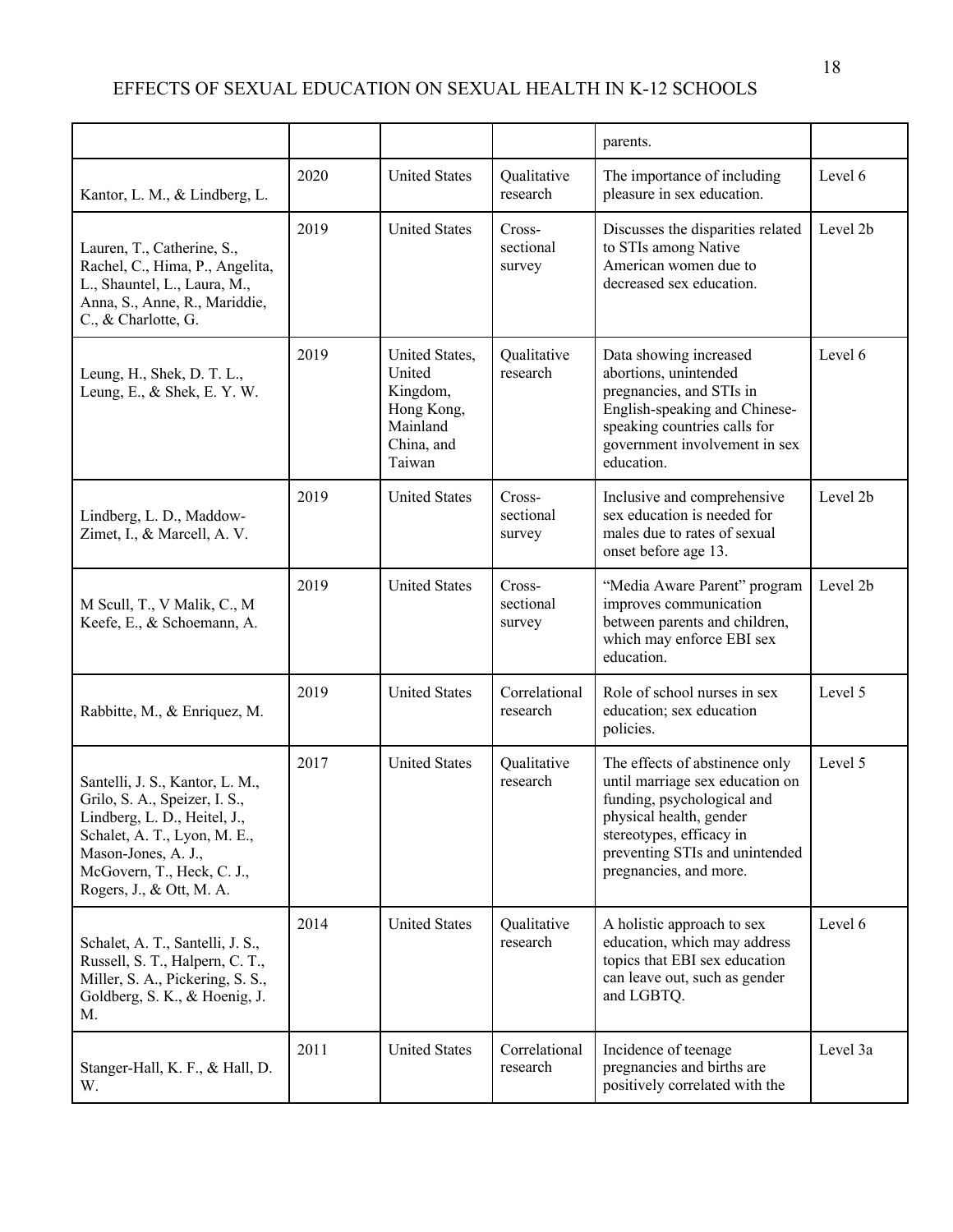|                                                                                                         |      |                      |                               | degree of abstinence education<br>across states.                                                                                      |          |
|---------------------------------------------------------------------------------------------------------|------|----------------------|-------------------------------|---------------------------------------------------------------------------------------------------------------------------------------|----------|
| Streur, C. S., Schafer, C. L.,<br>Garcia, V. P., Quint, E. H.,<br>Sandberg, D. E., & Wittmann,<br>D. A. | 2019 | <b>United States</b> | Qualitative<br>research       | Women with spina bifida rarely<br>get sex education from<br>providers. Importance of sex<br>education for those with<br>disabilities. | Level 4  |
| Swartzendruber, A., $\&$<br>Zenilman, J. M.                                                             | 2010 | <b>United States</b> | Qualitative<br>research       | Politicizing sex education<br>results in lessened healthcare.                                                                         | Level 6  |
| Widman, L., Golin, C. E.,<br>Kamke, K., Burnette, J. L., &<br>Prinstein, M. J.                          | 2018 | <b>United States</b> | Cross-<br>sectional<br>survey | Digital sex education can be<br>effective in short-term<br>knowledge among young girls.                                               | Level 2b |

## **Discussion**

The most consistent findings among the literature are that evidence-based sexual education reduces risky sexual behavior among adolescents and that abstinence-based sexual education does not decrease teenage pregnancy or incidence of STIs among adolescents. Evidence-based sexual education is essential for the development of adolescents into sexual beings. EBSE helps to establish healthy behaviors and develop norms and values for fostering positive perspectives around sex, sexuality, and relationships (Schalet et al., 2014).

Moving forward, there are many key elements to consider when planning an effective evidence-based approach to sexual education. According to Stanger-Hall, sexual education should be split into a social studies component to include ethics, behavior, decision making, and future planning; and a science component to include human reproductive biology, and the pathophysiology and prevention of STIs and pregnancy (2011). A rights-based approach is a perspective that aims to achieve goals related to empowerment, sexual assertiveness, and selfdetermination, not just to lower pregnancy and STI rates (Berglas et al., 2014). The goal with a rights-based approach is that adolescents will feel confident, responsible, and informed regarding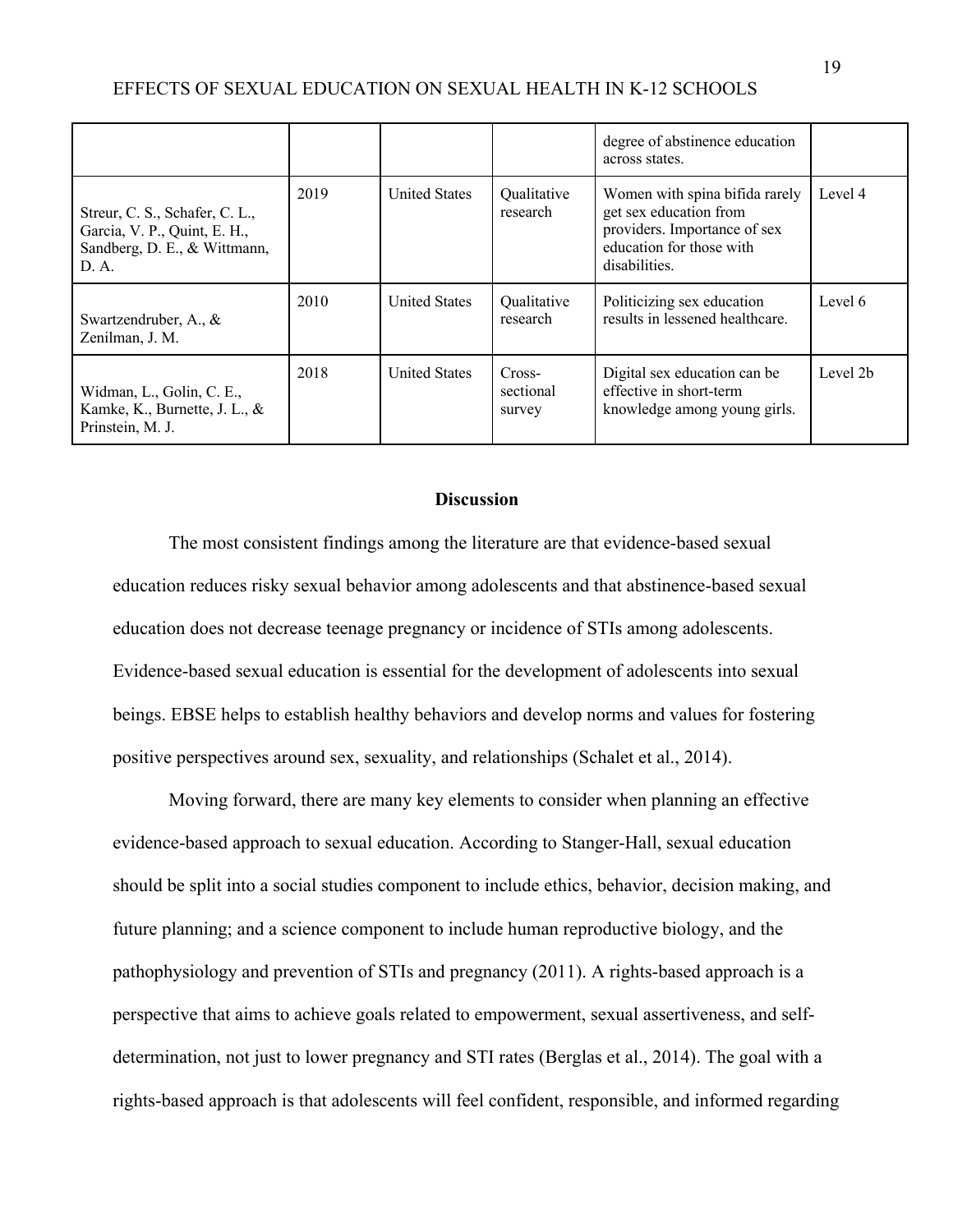sexual health which will lower pregnancy and STI rates. Implementing evidence-based sexual education that includes a rights-based approach would help guide adolescents in their sexual identity and growth to decrease adverse sexual health outcomes. According to the National Survey of Family Growth, EBSE topics should include how to say "no" to sexual interactions, information on different forms of birth control and where to get access to birth control, how to use condoms and other contraceptives, and information related to STIs and HIV/AIDS (Cheedalla & Burke, 2020). Additionally, students should be taught anatomy and physiology, healthy relationships, hygiene, positive self-image, how to handle uncomfortable situations, and health resources available to them (Rabbitte & Enriquez, 2019). It should be taught that pleasure is a part of being a sexual being (Berglas et al., 2014) and that sex should not be used in manipulative and harmful ways (Kantor & Lindberg, 2020). According to Kantor & Lindberg, ignoring pleasure in sexual education can lead to reduced condom and contraceptive use and increased sexual coercion (2020). All adolescents deserve the possibility to have pleasurable and safe sexual experiences free of coercion, discrimination, and violence (Leung et al., 2019). In the analysis of the articles in this review, it was recommended that comprehensive sexual education should begin earlier in the adolescent's life than current practices allow. The age of sexual initiation is low in the United States (before age 14) (Lindberg et al., 2019), so sexual education should begin earlier to reduce risky sexual behaviors, unprotected sex, having multiple sexual partners, using substances before sexual acts, teen pregnancy and STIs (Scull et al., 2019). According to Kantor & Levitz, most adults believe that middle school is the most appropriate time to begin sexual education (2017).

To produce a sexual health education that is well-rounded and applicable to every diverse American student, it must account for the underserved and misrepresented students. Sexual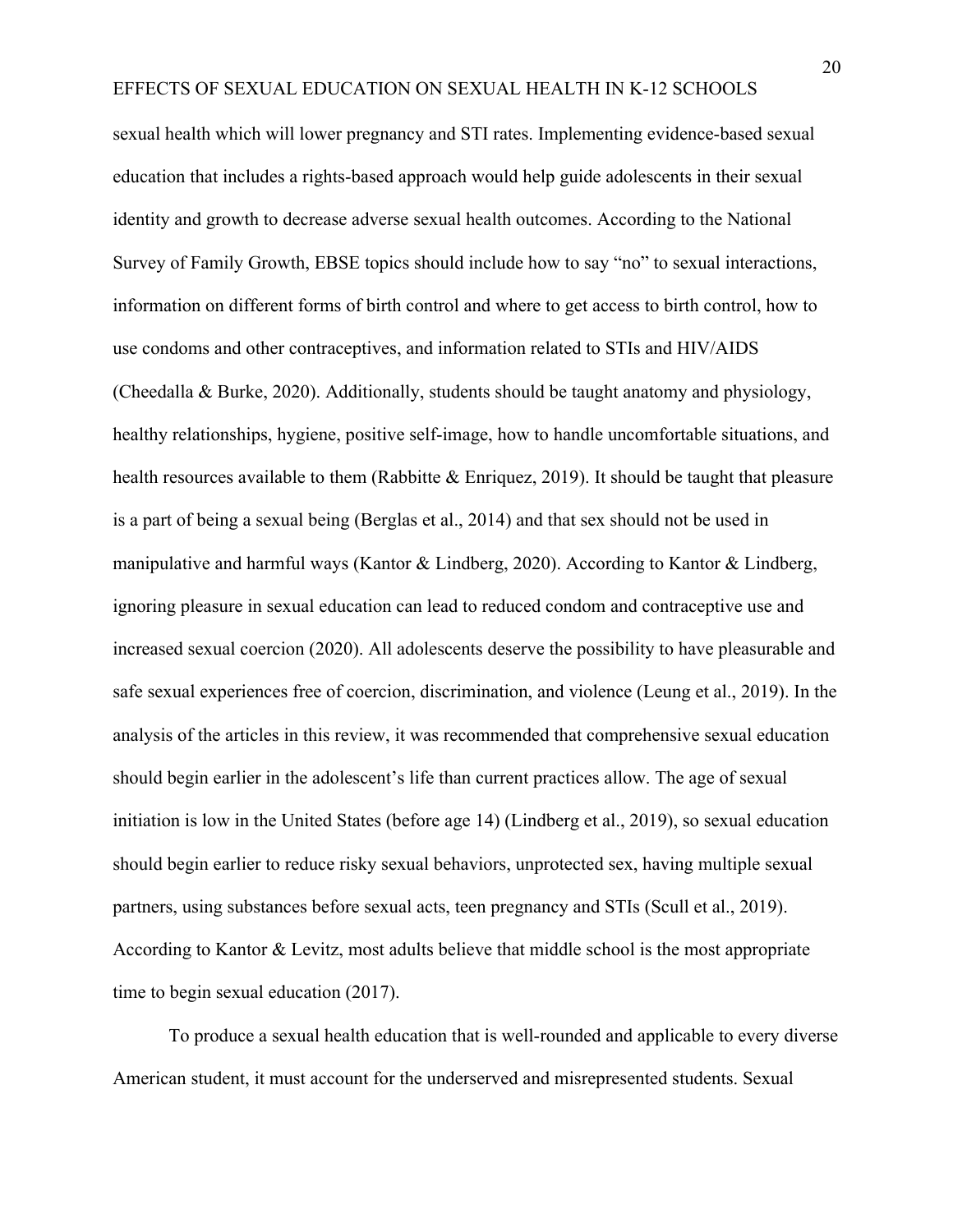education that includes information on gender identities and LGTBQ+ relationships may aid in decreasing the incidence of HIV/AIDS amongst adolescents and to de-stigmatize LGTBQ+ relationships. Incorporating information about LGBTQ+ relationships would benefit all youth by allowing them to learn about their peers and how to advocate for them (Garg  $&$  Volerman, 2021). Nurses must lobby to their state government for the removal of the requirement of ABSE and heteronormative and LGBTQ+ discriminatory language. If a national level of EBSE standardization was implemented, it would remove geographical barriers that exclude racial/ethnic minorities and lower socioeconomic students (Garg & Volerman, 2021).

Nurses, especially school nurses, are in the unique position to advocate for legislation that enhances the sexual health and well-being of their students and patients. Nurses should raise awareness among parents, teachers, staff, and administrative personnel about evidence-based sexual education. This can be accomplished through presentations at school PTA meetings, faculty, school board, and community meetings, monthly newsletters, and by lobbying for evidence-based sexual education. Furthermore, nurses should fight for the opportunity to be the sexual health educators within schools, instead of teachers who may lack the necessary background in clinical and community health. If sexual education were taught by professionals in the field, students may be less likely to receive a sexual education that is tainted with bias and inappropriate undertones.

*Limitations.* Limitations of this review include that I may not have found every article that pertains to the topic of sexual education, evidence-based sexual education, abstinence-based sexual education, and sexual health of American adolescents. Similarly, the articles I found may have contained biases that I am not aware of or that coincided with my own implicit biases. Fourteen out of the 22 articles included in this review did not include primary research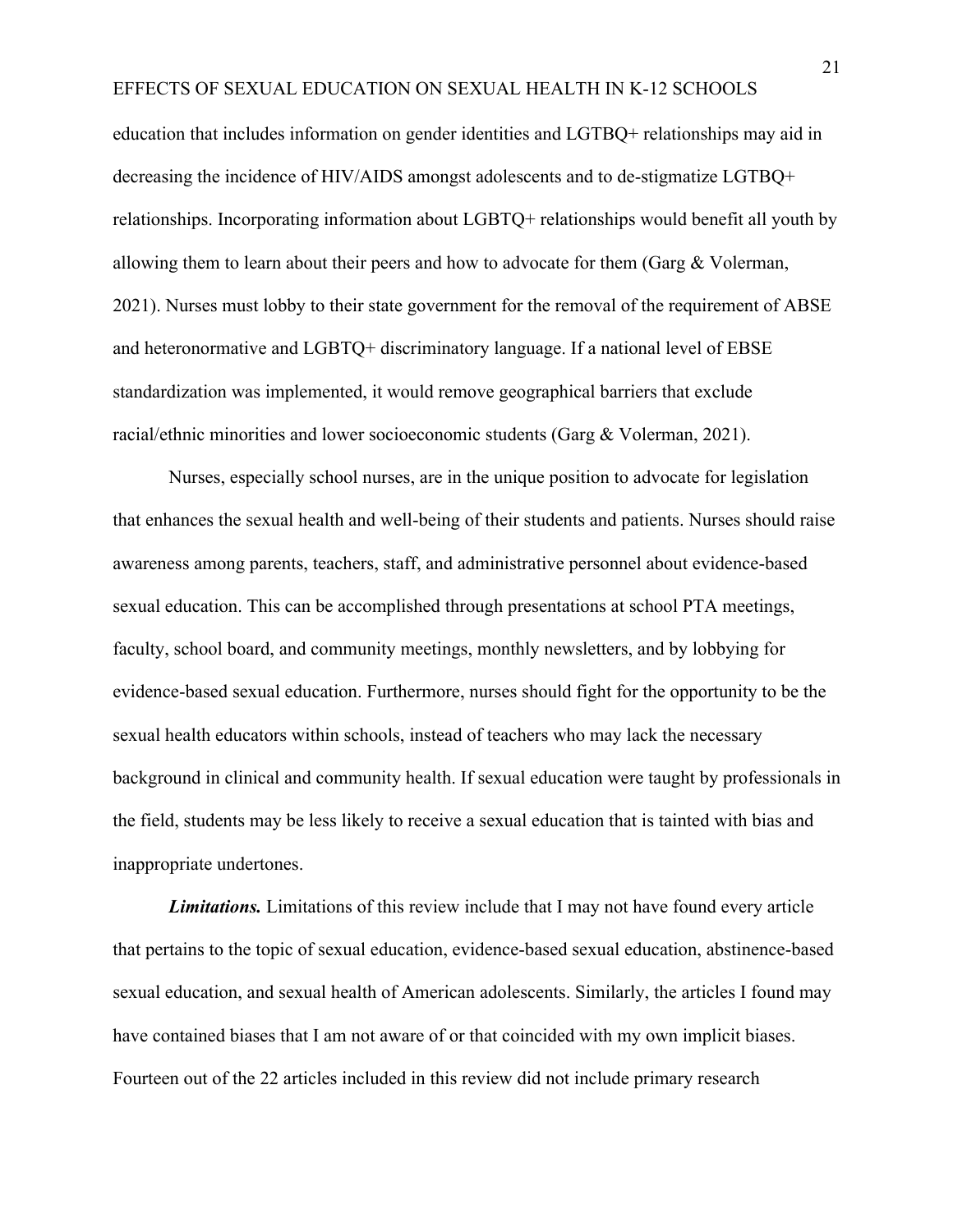conducted by the authors. These articles mainly used statistics from previous studies to justify their conclusions, which may reduce the strength of this review.

## **Conclusion**

Based on the current state of sexual health in American adolescents, a sexual health education reform is necessary. Based on the research evaluated in this review, EBSE is shown to be most effective in keeping American adolescents holistically healthy. Evidence-based sexual education is shown to increase use of contraception at first sexual encounter (Cheedalla et al., 2020), which may help to decrease teen pregnancy rates. Additionally, EBSE decreases the incidence of risky sexual behavior and delays sexual debut (Leung et al., 2019), which may decrease rates of STIs among adolescents. In comparison, abstinence-based sexual education is positively correlated with teen pregnancy (Stanger-Hall & Hall, 2011), it does not delay sexual debut (Cheedalla et al., 2019), and it increases incidence of unprotected vaginal sex (Schalet et al., 2014). For future studies, more research trials need to be implemented with a group that is taught ABSE and a group that is taught EBSE, and the following sexual health effects documented. Further research should include diverse populations, including the misrepresented groups discussed in this review. This would provide more clear, concrete evidence of which form of sexual health education is effective for a diverse population of American adolescents. Nurses can promote implementation of EBSE by educating parents and staff on its tenets and efficacy, and by advocating to local, state, and national governments for the health of their patients.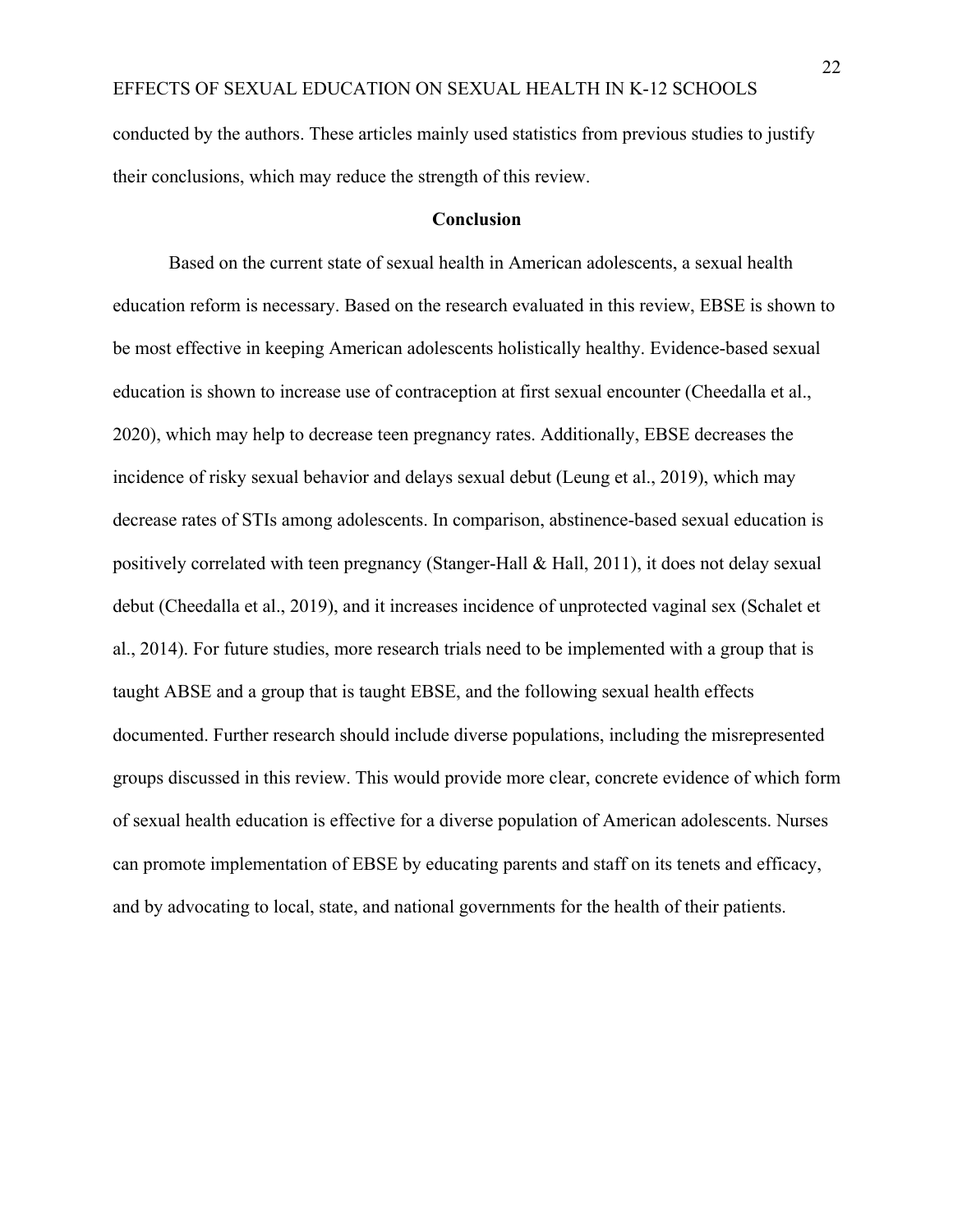## **References**

- American Academy of Pediatrics. Policy statement--sexuality, contraception, and the media. (2010). *Pediatrics*, *126*(3), 576-582. https://doi.org/10.1542/peds.2010-1544
- Ballan, M. S., & Freyer, M. B. (2017). The sexuality of young women with intellectual and developmental disabilities: A neglected focus in the American foster care system. *Disability and health journal*, *10*(3), 371-375. https://doi.org/10.1016/j.dhjo.2017.02.005
- Berglas, N. F., Constantine, N. A., & Ozer, E. J. (2014). A rights-based approach to sexuality education: conceptualization, clarification and challenges. *Perspectives on sexual and reproductive health*, *46*(2), 63-72. https://doi.org/10.1363/46e1114
- Centers for Disease Control and Prevention. (2021). *Incidence, Prevalence, and Cost of Sexually Transmitted Infections in the United States* [Fact sheet]. U.S. Department of Health and Human Services. https://www.cdc.gov/nchhstp/newsroom/docs/factsheets/2018-STI-incidence-

prevalence-factsheet.pdf

- Cheedalla, A., Moreau, C., & Burke, A. E. (2020). Sex education and contraceptive use of adolescent and young adult females in the United States: an analysis of the National Survey of Family Growth 2011-2017. *Contraception: X*, *2*, 100048. https://doi.org/10.1016/j.conx.2020.100048
- Constantine, N. A., Jerman, P., Berglas, N. F., Angulo-Olaiz, F., Chou, C.-P., & Rohrbach, L. A. (2015). Short-term effects of a rights-based sexuality education curriculum for high-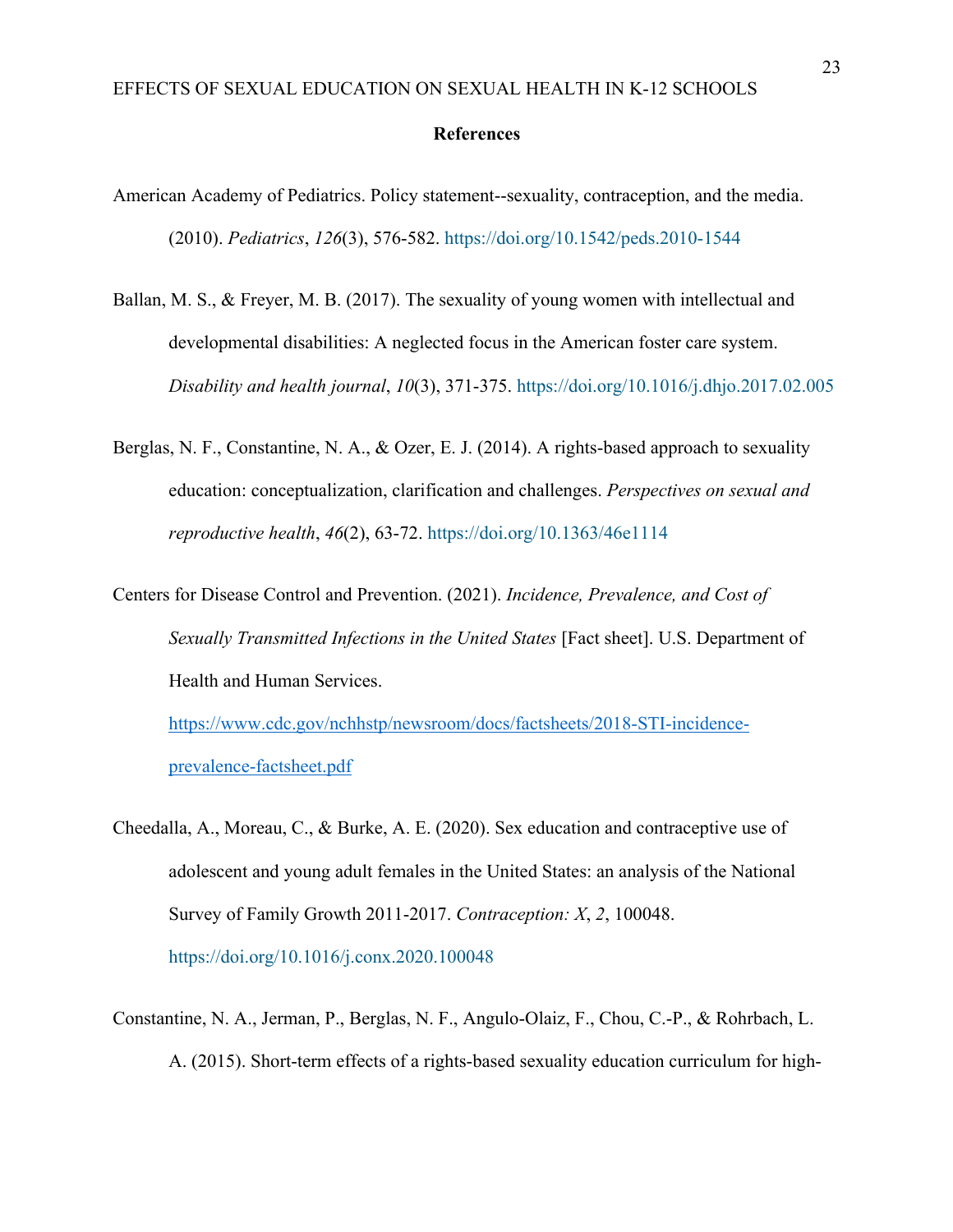- EFFECTS OF SEXUAL EDUCATION ON SEXUAL HEALTH IN K-12 SCHOOLS school students: a cluster-randomized trial. *BMC public health*, *15*, 293. https://doi.org/10.1186/s12889-015-1625-5
- Garg, N., & Volerman, A. (2021). A National Analysis of State Policies on Lesbian, Gay, Bisexual, Transgender, and Questioning/Queer Inclusive Sex Education. *The Journal of school health*, *91*(2), 164-175. https://doi.org/10.1111/josh.12987
- Gesselman, A. N., Druet, A., & Vitzthum, V. J. (2020). Mobile sex-tech apps: How use differs across global areas of high and low gender equality. *PloS one*,*15*(9), e0238501. https://doi.org/10.1371/journal.pone.0238501
- Hindman, D. B., & Yan, C. (2015). The Knowledge Gap Versus the Belief Gap and Abstinence-Only Sex Education. *Journal of Health Communication*, *20*(8), 949-957. https://doi.org/10.1080/10810730.2015.1018571
- Kantor, L., & Levitz, N. (2017). Parents' views on sex education in schools: How much do Democrats and Republicans agree? *PloS One*, *12*(7), e0180250. https://doi.org/10.1371/journal.pone.0180250
- Kantor, L. M., & Lindberg, L. (2020). Pleasure and Sex Education: The Need for Broadening Both Content and Measurement. *American journal of public health*,*110*(2), 145-148. https://doi.org/10.2105/AJPH.2019.305320
- Lauren, T., Catherine, S., Rachel, C., Hima, P., Angelita, L., Shauntel, L., Laura, M., Anna, S., Anne, R., Mariddie, C., & Charlotte, G. (2019). Protecting our future generation: study protocol for a randomized controlled trial evaluating a sexual health self-care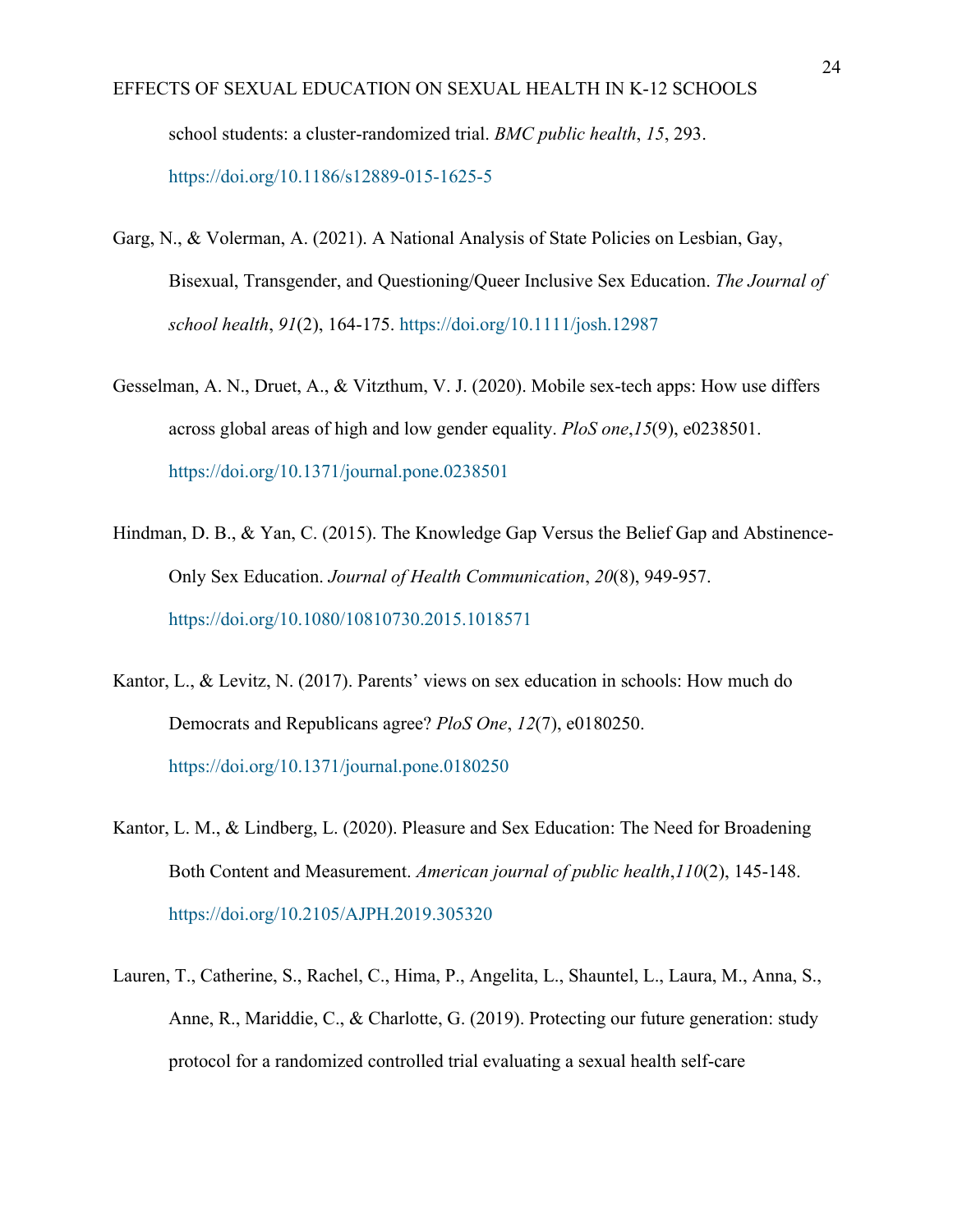- EFFECTS OF SEXUAL EDUCATION ON SEXUAL HEALTH IN K-12 SCHOOLS intervention with Native American youth and young adults. *BMC public health*, *19*(1), 1614. https://doi.org/10.1186/s12889-019-7956-x
- Leung, H., Shek, D. T. L., Leung, E., & Shek, E. Y. W. (2019). Development of Contextuallyrelevant Sexuality Education: Lessons from a Comprehensive Review of Adolescent Sexuality Education Across Cultures. *International journal of environmental research and public health*, *16*(4). https://doi.org/10.3390/ijerph16040621
- Lindberg, L. D., Maddow-Zimet, I., & Marcell, A. V. (2019). Prevalence of Sexual Initiation Before Age 13 Years Among Male Adolescents and Young Adults in the United States. *JAMA Pediatrics*, *173*(6), 553–560. https://doi.org/10.1001/jamapediatrics.2019.0458
- M Scull, T., V Malik, C., M Keefe, E., & Schoemann, A. (2019). Evaluating the Short-term Impact of Media Aware Parent, a Web-based Program for Parents with the Goal of Adolescent Sexual Health Promotion. *Journal of youth and adolescence*, *48*(9), 1686- 1706. https://doi.org/10.1007/s10964-019-01077-0
- National Center for Health Statistics. (2021, September 3). *About Teen Pregnancy*. Centers for Disease Control and Prevention. Retrieved November 10, 2021, from https://www.cdc.gov/teenpregnancy/about/index.htm.
- Office of Disease Prevention and Health Promotion. (n.d.). Increase the proportion of adolescents who get formal sex education before age 18 years. *Healthy People 2030.* U.S. Department of Health and Human Services. https://health.gov/healthypeople/objectivesand-data/browse-objectives/family-planning/increase-proportion-adolescents-who-getformal-sex-education-age-18-years-fp-08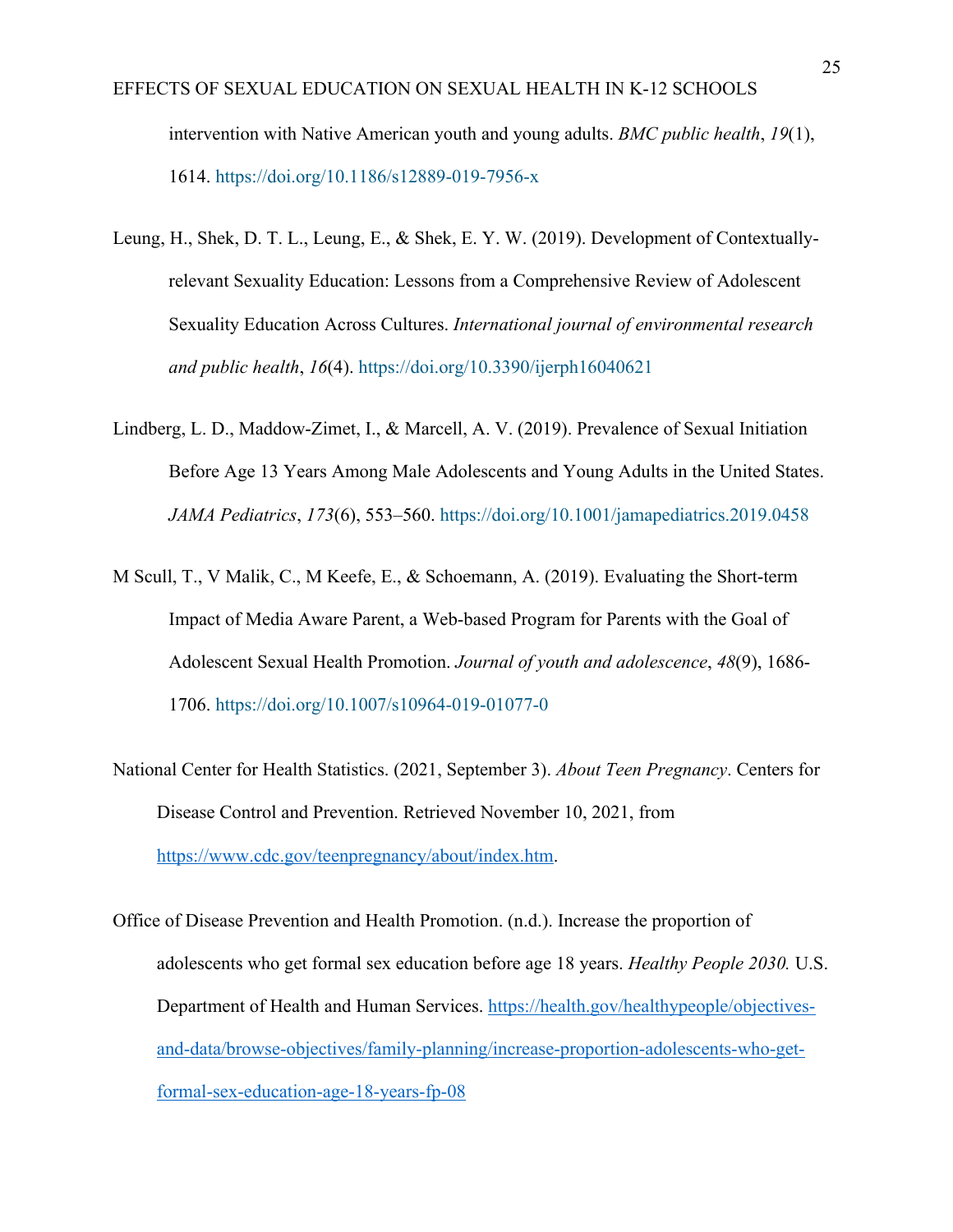- Rabbitte, M., & Enriquez, M. (2019). The Role of Policy on Sexual Health Education in Schools: Review. *The Journal of school nursing : the official publication of the National Association of School Nurses*, *35*(1), 27-38. https://doi.org/10.1177/1059840518789240
- Santelli, J. S., Kantor, L. M., Grilo, S. A., Speizer, I. S., Lindberg, L. D., Heitel, J., Schalet, A. T., Lyon, M. E., Mason-Jones, A. J., McGovern, T., Heck, C. J., Rogers, J., & Ott, M. A. (2017). Abstinence-Only-Until-Marriage: An Updated Review of U.S. Policies and Programs and Their Impact. *The Journal of adolescent health : official publication of the Society for Adolescent Medicine*, *61*(3), 273-280. https://doi.org/10.1016/j.jadohealth.2017.05.031
- Schalet, A. T., Santelli, J. S., Russell, S. T., Halpern, C. T., Miller, S. A., Pickering, S. S., Goldberg, S. K., & Hoenig, J. M. (2014). Invited commentary: broadening the evidence for adolescent sexual and reproductive health and education in the United States. *Journal of youth and adolescence*, *43*(10), 1595-1610. https://doi.org/10.1007/s10964- 014-0178-8
- Stanger-Hall, K. F., & Hall, D. W. (2011). Abstinence-only education and teen pregnancy rates: why we need comprehensive sex education in the U.S. *PloS one*,*6*(10), e24658. https://doi.org/10.1371/journal.pone.0024658
- Streur, C. S., Schafer, C. L., Garcia, V. P., Quint, E. H., Sandberg, D. E., & Wittmann, D. A. (2019). "If Everyone Else Is Having This Talk With Their Doctor, Why Am I Not Having This Talk With Mine?": The Experiences of Sexuality and Sexual Health Education of Young Women With Spina Bifida. *The journal of sexual medicine*, *16*(6), 853-859. https://doi.org/10.1016/j.jsxm.2019.03.012